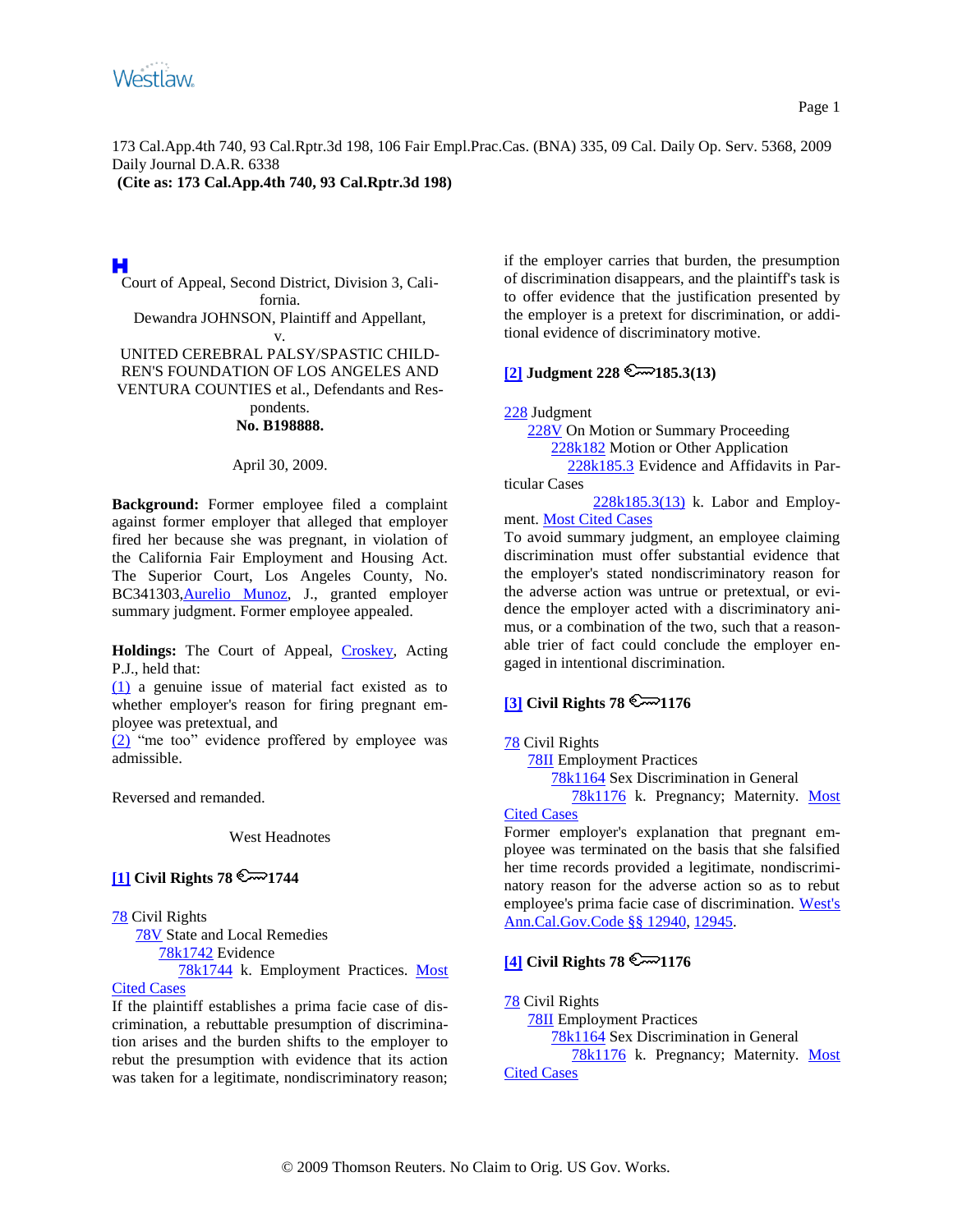## **(Cite as: 173 Cal.App.4th 740, 93 Cal.Rptr.3d 198)**

Former employee presented a prima facie case of discrimination based on sex; employee established that she was a member of a protected class since she was pregnant, she had been performing her job competently, she suffered an adverse employment action when she was terminated, and the evidence suggested a discriminatory motive, as director stated in her deposition that pregnant employees pose a danger to herself and her clients. [West's Ann.Cal.Gov.Code §§](http://www.westlaw.com/Find/Default.wl?rs=dfa1.0&vr=2.0&DB=1000211&DocName=CAGTS12940&FindType=L)  [12940,](http://www.westlaw.com/Find/Default.wl?rs=dfa1.0&vr=2.0&DB=1000211&DocName=CAGTS12940&FindType=L) [12945.](http://www.westlaw.com/Find/Default.wl?rs=dfa1.0&vr=2.0&DB=1000211&DocName=CAGTS12945&FindType=L)

# <span id="page-1-2"></span> $[5]$  **Judgment** 228  $\sim$  181(21)

[228](http://www.westlaw.com/KeyNumber/Default.wl?rs=dfa1.0&vr=2.0&CMD=KEY&DocName=228) Judgment

 [228V](http://www.westlaw.com/KeyNumber/Default.wl?rs=dfa1.0&vr=2.0&CMD=KEY&DocName=228V) On Motion or Summary Proceeding [228k181](http://www.westlaw.com/KeyNumber/Default.wl?rs=dfa1.0&vr=2.0&CMD=KEY&DocName=228k181) Grounds for Summary Judgment [228k181\(15\)](http://www.westlaw.com/KeyNumber/Default.wl?rs=dfa1.0&vr=2.0&CMD=KEY&DocName=228k181%2815%29) Particular Cases [228k181\(21\)](http://www.westlaw.com/KeyNumber/Default.wl?rs=dfa1.0&vr=2.0&CMD=KEY&DocName=228k181%2821%29) k. Employees, Cases In-

# volving. [Most Cited Cases](http://www.westlaw.com/Digest/Default.wl?rs=dfa1.0&vr=2.0&CMD=MCC&DocName=228k181%2821%29)

A genuine issue of material fact existed as to whether employer's reason for firing pregnant employee was untrue or pretextual and whether employer acted with a discriminatory animus when it fired her, precluding summary judgment on employee's sex discrimination claim against employer that alleged employee was fired after she told employer that she was pregnant. [West's Ann.Cal.Gov.Code §§ 12940,](http://www.westlaw.com/Find/Default.wl?rs=dfa1.0&vr=2.0&DB=1000211&DocName=CAGTS12940&FindType=L) [12945.](http://www.westlaw.com/Find/Default.wl?rs=dfa1.0&vr=2.0&DB=1000211&DocName=CAGTS12945&FindType=L)

*See Annot., [Discrimination Against Pregnant Em](http://www.westlaw.com/Find/Default.wl?rs=dfa1.0&vr=2.0&DB=4087&FindType=Y&SerialNum=2002328224)[ployee as Violation of State Fair Employment Laws](http://www.westlaw.com/Find/Default.wl?rs=dfa1.0&vr=2.0&DB=4087&FindType=Y&SerialNum=2002328224)  [\(2002\) 99 A.L.R.5th 1;](http://www.westlaw.com/Find/Default.wl?rs=dfa1.0&vr=2.0&DB=4087&FindType=Y&SerialNum=2002328224) [Cal. Jur. 3d, Labor, § 73;](http://www.westlaw.com/Find/Default.wl?rs=dfa1.0&vr=2.0&DB=0122488&FindType=Y&SerialNum=0284158202) Cal. Civil Practice [\(Thomson Reuters/West 2008\) Em](http://www.westlaw.com/Find/Default.wl?rs=dfa1.0&vr=2.0&DB=0126977&FindType=Y&SerialNum=0292791097)[ployment Litigation, § 2:76;](http://www.westlaw.com/Find/Default.wl?rs=dfa1.0&vr=2.0&DB=0126977&FindType=Y&SerialNum=0292791097) Chin et al., Cal. Practice Guide: Employment Litigation (The Rutter Group 2008) ¶ 7:295 et seq. [\(CAEMPL Ch. 7-A\)](http://www.westlaw.com/Find/Default.wl?rs=dfa1.0&vr=2.0&DB=0152891&FindType=Y&SerialNum=0287827094); [8 Witkin,](http://www.westlaw.com/Find/Default.wl?rs=dfa1.0&vr=2.0&DB=0155640&FindType=Y&SerialNum=0305875417)  [Summary of Cal. Law \(10th ed. 2005\) Constitutional](http://www.westlaw.com/Find/Default.wl?rs=dfa1.0&vr=2.0&DB=0155640&FindType=Y&SerialNum=0305875417)  [Law, § 926.](http://www.westlaw.com/Find/Default.wl?rs=dfa1.0&vr=2.0&DB=0155640&FindType=Y&SerialNum=0305875417)*

## <span id="page-1-3"></span> $\overline{6}$  Civil Rights 78  $\overline{\mathbb{R}}$  1137

### [78](http://www.westlaw.com/KeyNumber/Default.wl?rs=dfa1.0&vr=2.0&CMD=KEY&DocName=78) Civil Rights

[78II](http://www.westlaw.com/KeyNumber/Default.wl?rs=dfa1.0&vr=2.0&CMD=KEY&DocName=78II) Employment Practices

 [78k1137](http://www.westlaw.com/KeyNumber/Default.wl?rs=dfa1.0&vr=2.0&CMD=KEY&DocName=78k1137) k. Motive or Intent; Pretext. [Most](http://www.westlaw.com/Digest/Default.wl?rs=dfa1.0&vr=2.0&CMD=MCC&DocName=78k1137)  [Cited Cases](http://www.westlaw.com/Digest/Default.wl?rs=dfa1.0&vr=2.0&CMD=MCC&DocName=78k1137)

It is the employer's honest belief in the stated reasons for firing an employee and not the objective truth or falsity of the underlying facts that is at issue in a discrimination case.

# <span id="page-1-4"></span> $[7]$  **Judgment 228**  $\mathbb{R}$  185.3(13)

[228](http://www.westlaw.com/KeyNumber/Default.wl?rs=dfa1.0&vr=2.0&CMD=KEY&DocName=228) Judgment

 [228V](http://www.westlaw.com/KeyNumber/Default.wl?rs=dfa1.0&vr=2.0&CMD=KEY&DocName=228V) On Motion or Summary Proceeding [228k182](http://www.westlaw.com/KeyNumber/Default.wl?rs=dfa1.0&vr=2.0&CMD=KEY&DocName=228k182) Motion or Other Application [228k185.3](http://www.westlaw.com/KeyNumber/Default.wl?rs=dfa1.0&vr=2.0&CMD=KEY&DocName=228k185.3) Evidence and Affidavits in Par-

ticular Cases

 [228k185.3\(13\)](http://www.westlaw.com/KeyNumber/Default.wl?rs=dfa1.0&vr=2.0&CMD=KEY&DocName=228k185.3%2813%29) k. Labor and Employ-ment. [Most Cited Cases](http://www.westlaw.com/Digest/Default.wl?rs=dfa1.0&vr=2.0&CMD=MCC&DocName=228k185.3%2813%29)

"Me too" evidence presented by employment discrimination plaintiff alleging that she was fired due to her pregnancy, consisting of summary judgment declarations of other former employees that they had been fired due to their pregnancies, was relevant to issue of whether employer's proffered reason for termination was pretextual, and thus violated California Fair Employment and Housing Act, and such evidence did not require exclusion on ground that its probative value was substantially outweighed by danger of unfair prejudice; evidence set out factual scenarios that were sufficiently similar to the one presented by plaintiff concerning her own discharge by employer to be admissible, and dissimilarities between facts related in other employees' declarations and facts asserted by plaintiff went to the weight of the evidence, not its admissibility. West's [Ann.Cal.Gov.Code §§ 12940,](http://www.westlaw.com/Find/Default.wl?rs=dfa1.0&vr=2.0&DB=1000211&DocName=CAGTS12940&FindType=L) [12945;](http://www.westlaw.com/Find/Default.wl?rs=dfa1.0&vr=2.0&DB=1000211&DocName=CAGTS12945&FindType=L) [West's](http://www.westlaw.com/Find/Default.wl?rs=dfa1.0&vr=2.0&DB=1000207&DocName=CAEVS352&FindType=L)  [Ann.Cal.Evid.Code § 352.](http://www.westlaw.com/Find/Default.wl?rs=dfa1.0&vr=2.0&DB=1000207&DocName=CAEVS352&FindType=L)

**\*\*200** Schonbrun DeSimone Sephlow Harris & Hoffman and [V. James DeSimone,](http://www.westlaw.com/Find/Default.wl?rs=dfa1.0&vr=2.0&DB=PROFILER-WLD&DocName=0213737401&FindType=h) Venice; Law Office of Twila S. White and **Twila S. White**, Los Angeles, for Plaintiff and Appellant.

Knee, Ross & Silverman, [Howard M. Knee](http://www.westlaw.com/Find/Default.wl?rs=dfa1.0&vr=2.0&DB=PROFILER-WLD&DocName=0193955201&FindType=h) and [Me](http://www.westlaw.com/Find/Default.wl?rs=dfa1.0&vr=2.0&DB=PROFILER-WLD&DocName=0376080801&FindType=h)[lanie C. Ross,](http://www.westlaw.com/Find/Default.wl?rs=dfa1.0&vr=2.0&DB=PROFILER-WLD&DocName=0376080801&FindType=h) Los Angeles, for Defendants and Respondents.

### [CROSKEY,](http://www.westlaw.com/Find/Default.wl?rs=dfa1.0&vr=2.0&DB=PROFILER-WLD&DocName=0155882601&FindType=h) Acting P.J.

**\*744** This is an appeal from a summary judgment granted to an employer after one of its former employees filed suit alleging the employer fired her because she was pregnant. The plaintiff alleges violations of the California Fair Employment and Housing Act [\(Gov.Code, § 12900 et seq.\)](http://www.westlaw.com/Find/Default.wl?rs=dfa1.0&vr=2.0&DB=1000211&DocName=CAGTS12900&FindType=L), specifically [sections](http://www.westlaw.com/Find/Default.wl?rs=dfa1.0&vr=2.0&DB=1000211&DocName=CAGTS12940&FindType=L)  [12940](http://www.westlaw.com/Find/Default.wl?rs=dfa1.0&vr=2.0&DB=1000211&DocName=CAGTS12940&FindType=L) (setting out specific types of unlawful conduct by employers, labor organizations, employment agencies and others), and 12945 (relating to pregnancy leave and other accommodations). $\frac{FN1}{FN}$  $\frac{FN1}{FN}$  $\frac{FN1}{FN}$ 

<span id="page-1-1"></span><span id="page-1-0"></span>[FN1.](#page-1-1) Unless otherwise indicated, all statuto-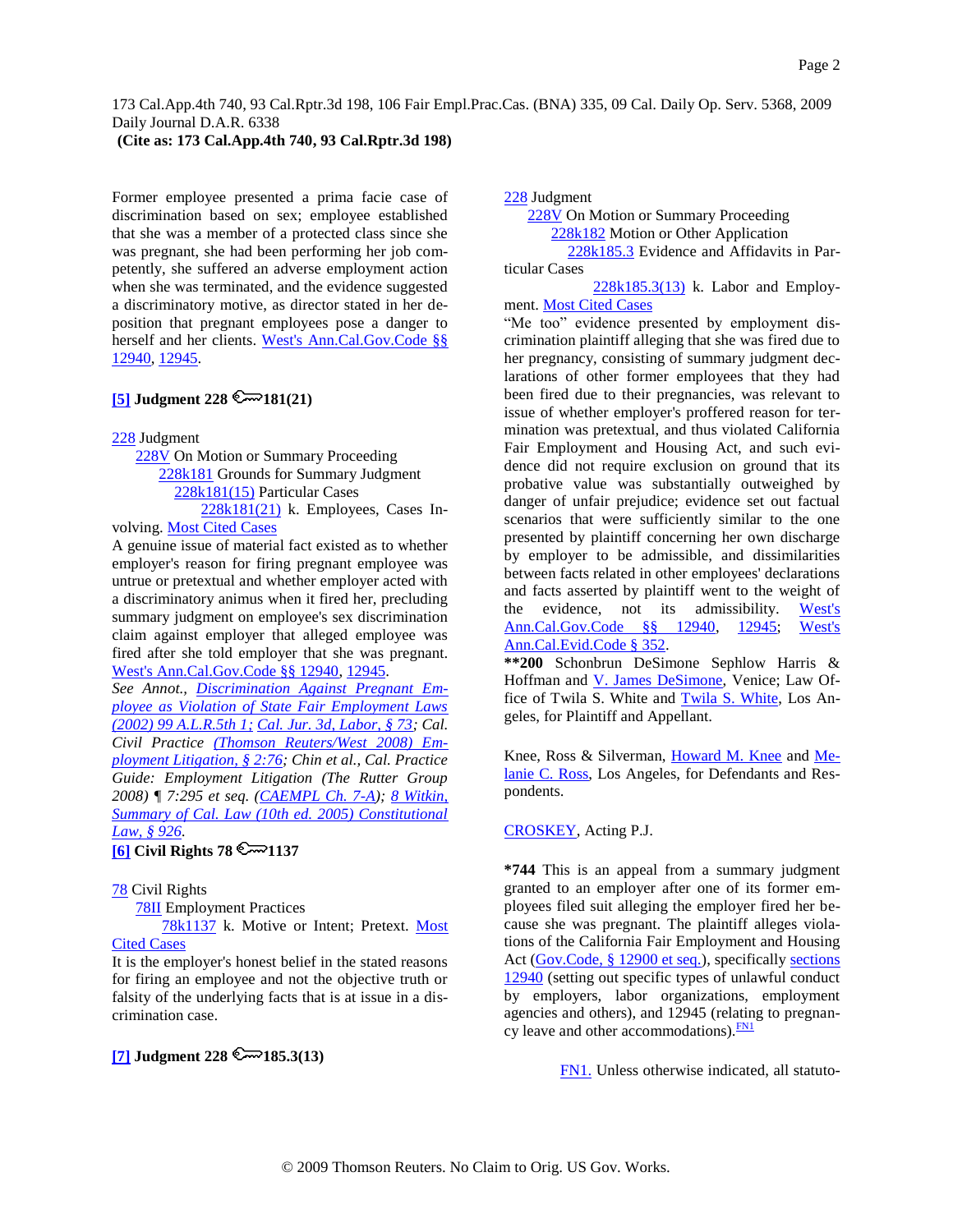ry references are to the Government Code.

To support its summary judgment motion, the employer presented evidence to the trial court that it terminated plaintiff for a valid reason-it had obtained information that plaintiff falsified her work time records. Plaintiff opposed the motion by presenting evidence that (1) she had not falsified her time records, (2) she was fired soon after she disclosed she was pregnant, and (3) defendant had fired other women after they disclosed they were pregnant. The latter assertion was based on declarations from the other women. $\frac{FN2}{FN}$  $\frac{FN2}{FN}$  $\frac{FN2}{FN}$ 

> <span id="page-2-1"></span><span id="page-2-0"></span>[FN2.](#page-2-1) The parties characterize such declarations as "me too" evidence.

**\*745** Defendant made evidentiary objections to these declarations, and the declarations were addressed by both parties at the hearing on the motion for summary judgment. However, the reporter's transcript shows that the trial court made no evidentiary rulings at the hearing, and the trial court's minute order for the summary judgment motion, dated January 16, 2007, does not contain explicit evidentiary rulings. Instead, the minute order shows that plaintiff's evidence of these other firings of pregnant women was implicitly accepted by the trial court, but found to be insufficient to justify denying defendant's motion for summary judgment.

**\*\*201** Defendant served a notice of ruling that does not contain any reference to its evidentiary objections. Later however, defendant submitted an attorney order on the summary judgment motion, which the court signed and filed on March 5, 2007, nearly two months after the hearing that motion. Despite the fact that the minute order indicates otherwise, the attorney order states that the court sustained defendant's objections to the declarations. The court signed the attorney order despite plaintiff's filed objection in which, among other things, she argued that the court had never made an express ruling on defendant's evidentiary objections. The admissibility of these declarations of defendant's former employees, along with the question as to whether triable issues of material fact were disclosed by the evidence submitted by the parties, constitute the appellate issues before us in this matter.

We conclude that the contested declarations are admissible and they constitute substantial circumstantial evidence which is sufficient to raise triable issues of material fact as to the reason for plaintiff's termination. We further conclude that other evidence in the record is also sufficient to raise triable issues regarding plaintiff's termination. Therefore, the summary judgment must be reversed and the matter remanded for further proceedings.

## *BACKGROUND OF THE CASE*

## 1. *Allegations in the Operative Complaint*

Dewandra Johnson is the plaintiff in this case. The defendant is the United Cerebral Palsy/Spastic Children's Foundation of Los Angeles and Ventura Counties (which also does business as United Cerebral Palsy, Inc., hereinafter, defendant). Two individuals were also named as defendants in plaintiff's operative (second amended) complaint. However, plaintiff ultimately dismissed many of the 12 causes of action in that complaint, and the individual defendants were not named in the remaining causes of action. Therefore, those individuals are not respondents in this appeal. They are, however, **\*746** important nonparties in the case. They are Raquel Jimenez, plaintiff's supervisor and a Program Manager at the defendant foundation, and Linda Jones, defendant's director of Client Living Services and Jimenez's supervisor.

The causes of action that remain in the operative complaint (hereinafter, complaint) allege violations of the California Fair Employment and Housing Act and violations of public policy. Specifically, plaintiff asserted causes of action for discrimination based on sex (pregnancy) and discrimination based on disability (pregnancy) in violation of [section 12940](http://www.westlaw.com/Find/Default.wl?rs=dfa1.0&vr=2.0&DB=1000211&DocName=CAGTS12940&FindType=L) and in violation of public policy; violation of California's law on pregnancy disability leaves  $(\S 12945)$ ; failure to take reasonable steps to prevent discrimination and retaliation  $(\frac{8}{212940})$ ; and wrongful termination in violation of public policy.

The complaint alleges all of the following. Defendant is a national charity which assists people with disabilities, including disabilities other than [cerebral palsy.](http://www.westlaw.com/Find/Default.wl?rs=dfa1.0&vr=2.0&CMD=ML&DocName=Ib778706e475411db9765f9243f53508a&FindType=UM)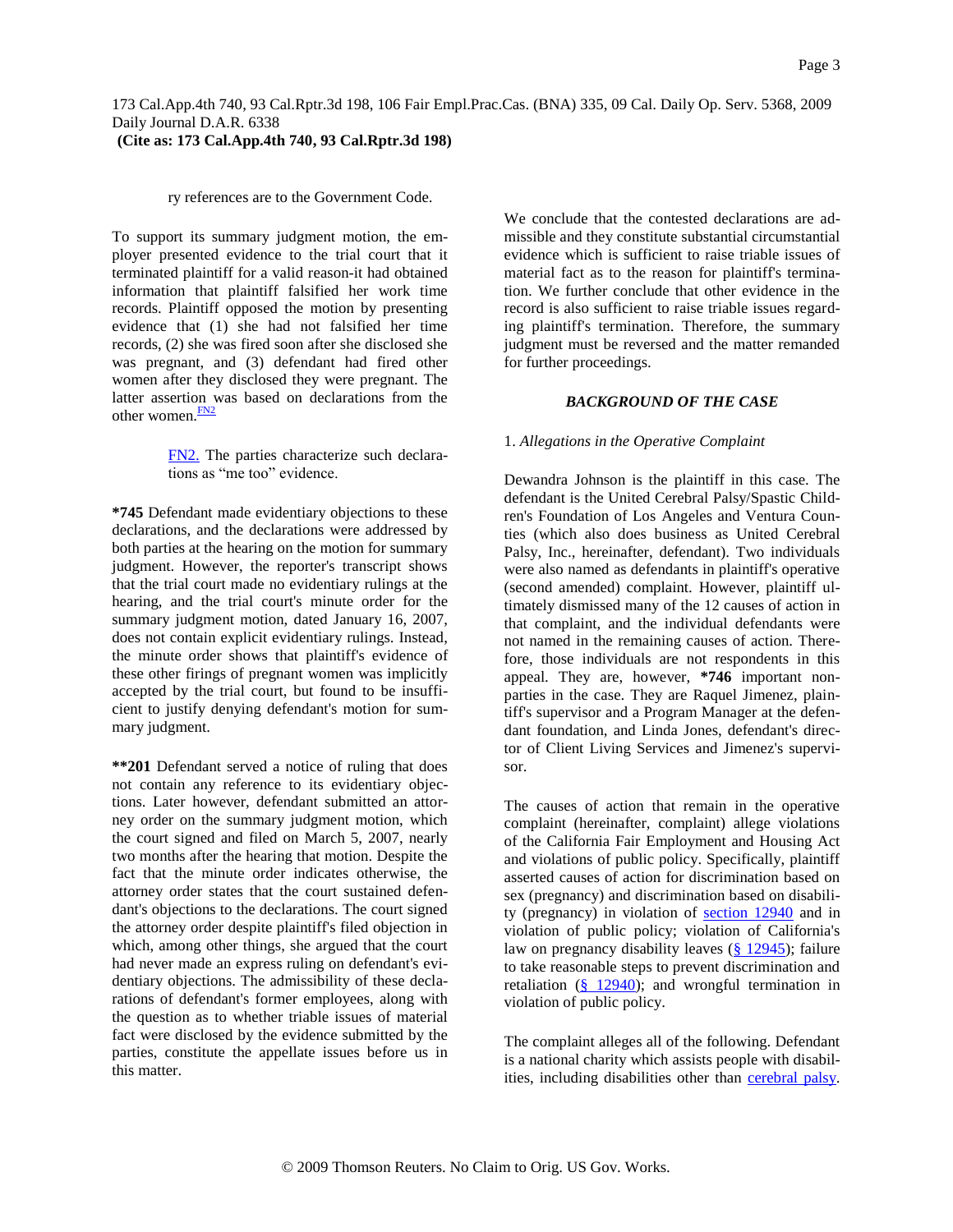### **(Cite as: 173 Cal.App.4th 740, 93 Cal.Rptr.3d 198)**

Plaintiff began her employment with defendant in November 2004 and was assigned to the position of a caregiver. In May 2005 she was promoted to the position of counselor. She was in her mid-twenties at the time. On or about July 31, 2005, plaintiff contacted Raquel Jimenez (Jimenez) and related that she was ill and needed to seek medical attention related to her pregnancy. On August 1, 2005, plaintiff's doctor diagnosed her with conditions that rendered her disabled by her pregnancy. Plaintiff alleges that this entitled her to protection unde[r section 12945,](http://www.westlaw.com/Find/Default.wl?rs=dfa1.0&vr=2.0&DB=1000211&DocName=CAGTS12945&FindType=L) including the right to take a pregnancy disability**\*\*202** leave and the right to return to her position at the end of the leave. Plaintiff phoned Jimenez that same day and left a message stating that her doctor had prescribed bed rest and instructed her not to return to work until August 8, 2005. Jimenez sent plaintiff a certified letter indicating that plaintiff would need a doctor's note stating she is to be out until August 8, 2005, and a doctor's note releasing plaintiff to come back to work.<sup>[FN3,](#page-3-0)[FN4](#page-3-1)</sup>

> <span id="page-3-3"></span><span id="page-3-2"></span><span id="page-3-0"></span>[FN3.](#page-3-2) The letter sent by Jimenez is dated August 2, 2005. In her position as defendant's employee, plaintiff was apparently known by the name "Renee," and Jimenez's letter to plaintiff addresses plaintiff as "Dear Renee." The addressee name on the mailing envelope is "Dewandra Renee Johnson." The letter states: "I have received your voicemails, stating you are out for medical reasons. I will need a note from your doctor stating you are out until August 8th, 2005. Since this leave is longer than 3 days, our agency policy states you will also need a note from your doctor releasing you to come back to work. [¶] I have sent a letter since you have not returned my page, and we do not have a current phone number on file for you. At your convenience please contact me at the office [phone number], so we can discuss this matter further."

> <span id="page-3-1"></span>[FN4.](#page-3-3) In support of its motion for summary judgment, defendant presented evidence that it has a pregnancy disability leave policy that permits employees who are unable to work due to a pregnancy to take an unpaid leave of absence of up to four months, and when the employee returns to work the em

ployee will be reinstated in the same or substantially equivalent position. The policy is set out in the employee handbook and in November 2004 plaintiff acknowledged in writing that she received a copy of the handbook.

Plaintiff stated at her deposition taken in this case that she had not requested an actual pregnancy disability leave. Rather, she simply informed Jimenez that she would be seeing a doctor for pregnancy related problems, and then informed Jimenez that her physician ordered her to bed rest for a week.

**\*747** Plaintiff further alleges that on August 8, 2005, she called Jimenez and left a message stating that her doctor had cleared her to come back to work on August 9, 2005. Jimenez responded by phoning plaintiff and telling her to meet Jimenez at the defendant's Santa Monica facility on August 9, 2005 at 1:00 p.m. At their meeting, Jimenez informed plaintiff she was being terminated from employment and should return various materials to defendant, such as a pager and keys, and patient folders that plaintiff had in her possession. Plaintiff was given her final paycheck and a letter of termination.

The complaint alleges on information and belief that plaintiff was terminated because she was pregnant, and because she was disabled by the pregnancy and took a leave relating to her pregnancy. The complaint further alleges that Linda Jones (Jones) participated in the termination after Jones was informed that plaintiff's pregnancy condition required medical leave, and it alleges on information and belief that Jones had a discriminatory animus against pregnant women and a pattern and practice of engaging in adverse treatment of them such that she would create a justification for their termination. Also alleged on information and belief is that Jimenez had a discriminatory animus against pregnant women and heterosexual women. The complaint alleges that Jimenez disclosed to plaintiff and other employees that she is a lesbian, she gave preferential treatment to gay and lesbian employees and specifically recruited gays and lesbians to fill positions within the defendant foundation, and she made derogatory remarks regarding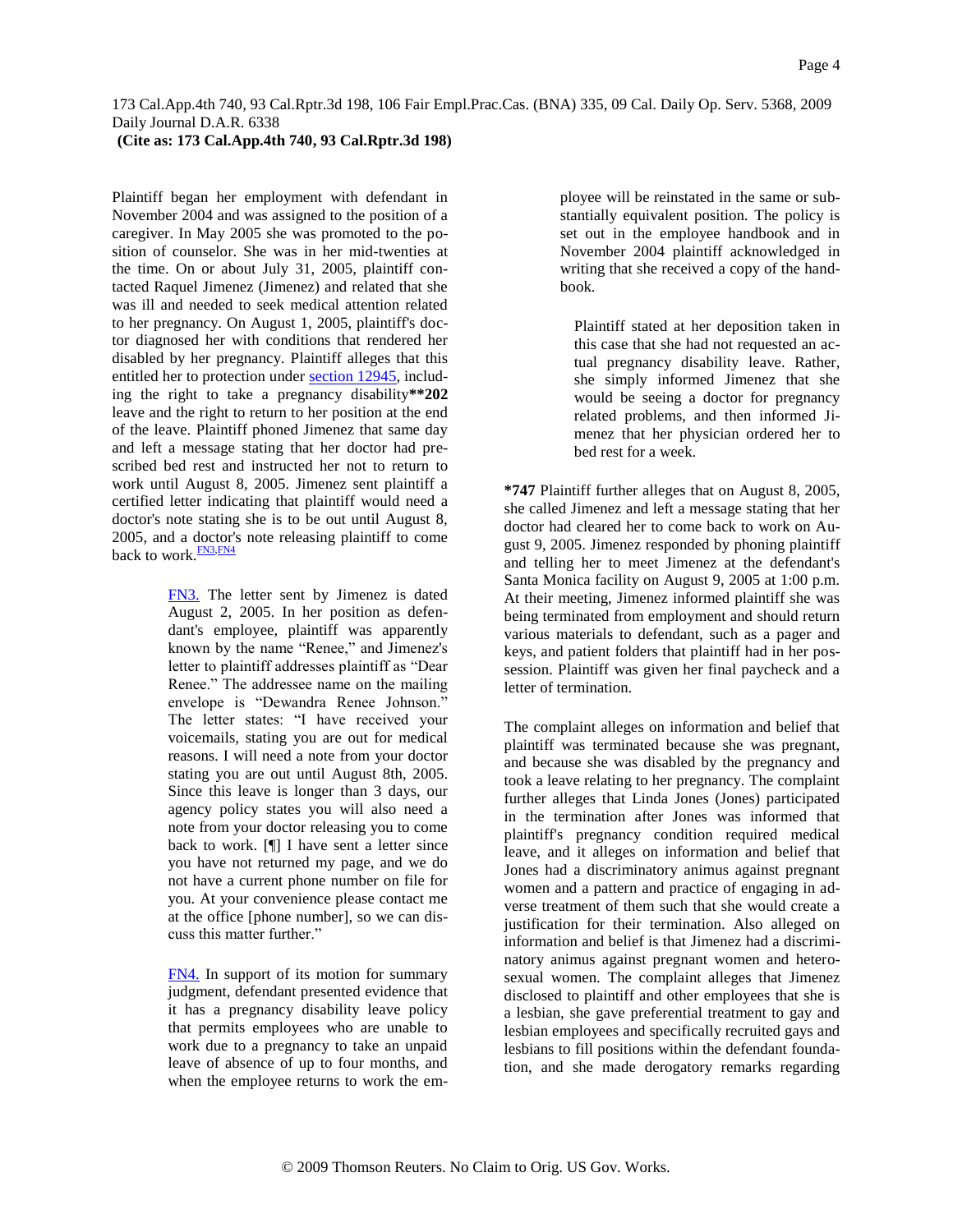pregnant women and heterosexual women.

#### 2. *Theory of Defendant's Summary Judgment Motion*

The theory of defendant's summary judgment motion is that defendant conducted a good faith investigation into **\*\*203** plaintiff's time sheets and billing records for a particular workday; it had reason to conduct the investigation because plaintiff was not at a client's residence when she said she would be there; from the investigation, defendant came to the conclusion that plaintiff, an hourly employee, falsified a time sheet and billing record in an attempt to collect wages she did not earn; and it was on that basis only that defendant discharged her. Regarding the evidence that plaintiff presented to show that she was fired based on discrimination, defendant argues such evidence is not sufficient to support a finding by a trier of fact that the real reason plaintiff was discharged was because of discriminatory animus against pregnant employees.

### **\*748** 3. *Evidence Presented by the Parties*

### a. *Plaintiff's Employment Positions and Supervisors*

Defendant is a charitable corporation that provides services to disabled adults. Plaintiff began working for defendant as a Community Trainer (caregiver) in November 2004. That required her to provide direct care to particular clients of defendant. In her position as a caregiver, plaintiff was initially supervised by Jimenez and Loraine Sandgren, who were both program managers. (Jimenez had been hired in November 2004 for the position of program manager.) Sandgren left defendant's employ in January 2005 when she (Sandgren) became pregnant, and thereafter plaintiff was supervised solely by Jimenez.

In May 2005, plaintiff was promoted to the position of Community Living Specialist (counselor) when Jimenez recommended the promotion and Jones approved it. Plaintiff's duties as a counselor included visiting the residences of defendant's clients, assisting with their case management, staffing coverage for clients, and assisting clients with budgeting, paying bills, and doctor's appointments. She was told she could change her schedule for assisting clients if something came up that required her attention with

respect to a client's health, well-being or other living situation. She was given a pager because occasionally Jimenez or defendant's clients would want to contact her.

#### b. *Disputed Versions of Plaintiff's Job Performance*

Plaintiff stated in her declaration filed in support of her opposition to defendant's motion for summary judgment that supervisor Loraine Sandgren told plaintiff she was pleased with plaintiff's work, told her she wanted plaintiff to have a raise, and told her that one of defendant's clients that plaintiff cared for, as well as that client's mother, had commented they were happy with the care plaintiff was providing to the client. Plaintiff submitted a declaration from the client's mother to that effect, as well as declarations from people who had worked for defendant, and who stated that plaintiff was a good employee. Plaintiff testified at her deposition that in her weekly meetings with Jimenez, Jimenez never told her anything negative or critical about her job performance, and she stated in her declaration that she had not received any written indications that her job performance was not satisfactory. She stated that throughout her employment with defendant, Jones told **\*749** her she was doing a good job, as did plaintiff's co-workers, and that once Jones relayed a positive comment about plaintiff's work that was made by the client services coordinator at the Westside Regional Center. Plaintiff asserted that she returned pages as promptly as she could because the pagers that defendant gave her to use did not always function properly, and she asserted **\*\*204** that Jimenez knew the pagers were problematic.

Defendant asserted that during the time plaintiff held the position of counselor, she had performance related issues. Jimenez testified at her deposition that on approximately 12 occasions she found plaintiff's performance to be unsatisfactory. She stated that several of those occasions involved "paging incidents," two involved plaintiff not being able to find coverage for a client that needs 24-hour care, and one involved plaintiff not being able to obtain medical supplies for a client. Other issues concerned plaintiff not appearing at appointments or following a schedule plaintiff devised for herself, and plaintiff having difficulty scheduling staff. These things occurred during the 10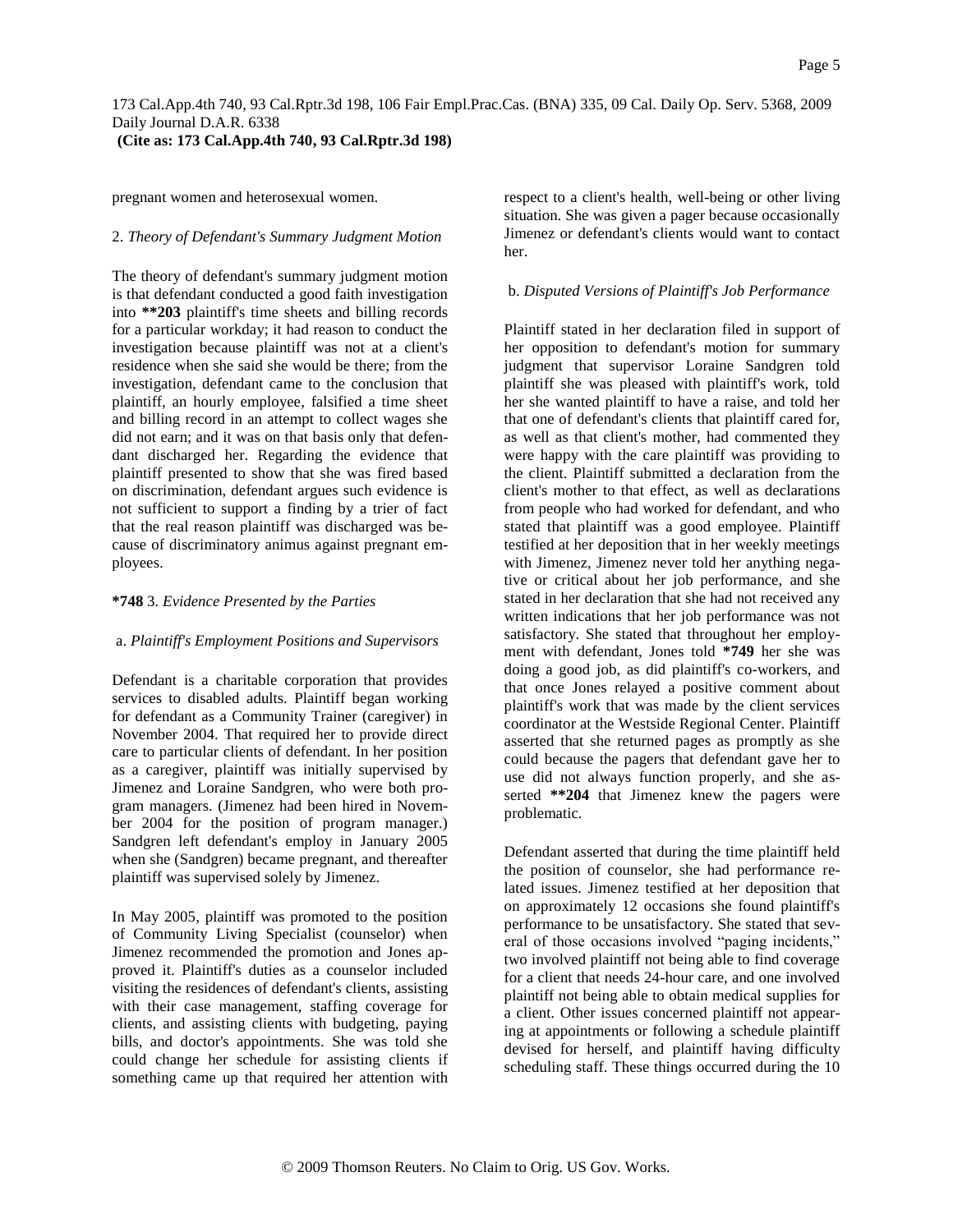# **(Cite as: 173 Cal.App.4th 740, 93 Cal.Rptr.3d 198)**

weeks after plaintiff was promoted from caregiver to counselor. However, although Jimenez testified at her deposition that she did address these things with plaintiff verbally, she did not follow up with any written warnings. Also, Jimenez acknowledged that although performance evaluations are written for employees who have significant performance issues, she never wrote one up for plaintiff.

## c. *The Question Where Plaintiff Worked on Thursday, July 28, 2005*

Plaintiff testified at her deposition that she was scheduled to work with one of defendant's clients (Steve) at his apartment residence on July 28, 2005, beginning at approximately 9:00 a.m., and scheduled to see another client, Mery, at 2:00 p.m. that same day. However, Mery called plaintiff at around 8:45 in the morning and told plaintiff that she would not be available to see plaintiff in the afternoon. Plaintiff switched Mery to the 9:00 a.m. slot because Mery had a priority situation in that her bills were in danger of being paid late if plaintiff could not see her that day. Plaintiff testified that she told Steve and one of his caregivers, Maya Davis, that she was going to switch his and Mery's schedules.

Jimenez stated in a declaration that she called Steve's residence at approximately 1:00 p.m., looking for plaintiff but plaintiff was not at Steve's home at that time. Jimenez stated that she and plaintiff spoke later that same day and plaintiff told her that she (plaintiff) intended to work with Steve at 4:00 p.m. **\*750** that day. Plaintiff denies ever speaking with Jimenez that day. However in any event, on or about July 31, 2005, plaintiff faxed billing records (aka monthly service records) to defendant that stated she had worked at Steve's apartment on July 28, 2005 for 4.5 hours; and thereafter, on or about August 8, 2005, plaintiff faxed time records (time sheets) to defendant, and the records indicated plaintiff worked with Steve between 4:00 p.m. and 8:00 p.m. on July 28, 2005.

Nnenna Okezie is employed by defendant as an oncall caregiver. She stated at her deposition that she met Steve for the first time on July 28, 2005, which she said was a day she was called by a woman counselor who asked if she (Okezie) could care for Steve for the 5:00 p.m. to 11:00 p.m. shift because defendant did not have anyone to cover that shift. Okezie stated that the counselor told her that she (the counselor) would be there at Steve's apartment when Okezie arrived and would explain to Okezie what needed to be done for Steve. She stated the counselor was indeed there when she arrived, did show her what to do for Steve, and told her that another worker would come at 11:00 to care for Steve. Okezie stated in a declaration that she signed after her deposition was taken that when she arrived at Steve's home she relieved the worker who was scheduled to care for him until 5:00 p.m. **\*\*205** and no one besides herself worked at his home that evening, and thus she did not see plaintiff at his home that day. She stated that the first time she ever saw plaintiff was when she met plaintiff at her (Okezie's) deposition taken in June 2006.

Plaintiff stated in her declaration that it was she who called Okezie to ask that Okezie cover the shift at Steve's home on July 28, 2005 from 5:00 p.m. to 11:00 p.m. Plaintiff stated she introduced herself as "Renee" in that telephone call to Okezie, and again when Okezie arrived at Steve's apartment on the afternoon of July 28, 2005. Plaintiff stated that Jones and Jimenez and other persons on defendant's staff have referred to her as Renee, defendant has sent her correspondence addressed to her as Renee Johnson, and that to the best of her knowledge, no one else named Renee worked for defendant.

Plaintiff testified at her deposition that she (plaintiff) arrived at Steve's apartment at approximately 4:00 p.m. on July 28, 2005, and she stayed there about four hours. Caregiver Maya Davis was there when she arrived. When Okezie arrived about an hour later, plaintiff introduced herself as Renee and explained to Okezie what Okezie would need to do for Steve during her shift. Then plaintiff left Steve's home at 8:00 p.m.

When Okezie was questioned at her deposition about the counselor who called her to come and work at Steve's on July 28, 2005, Okezie stated the counselor was an African American woman whom she had never seen before. **\*751** Asked if she had ever met an employee by the name of Renee, Okezie stated she had met a Renee, and Renee was Steve's counselor,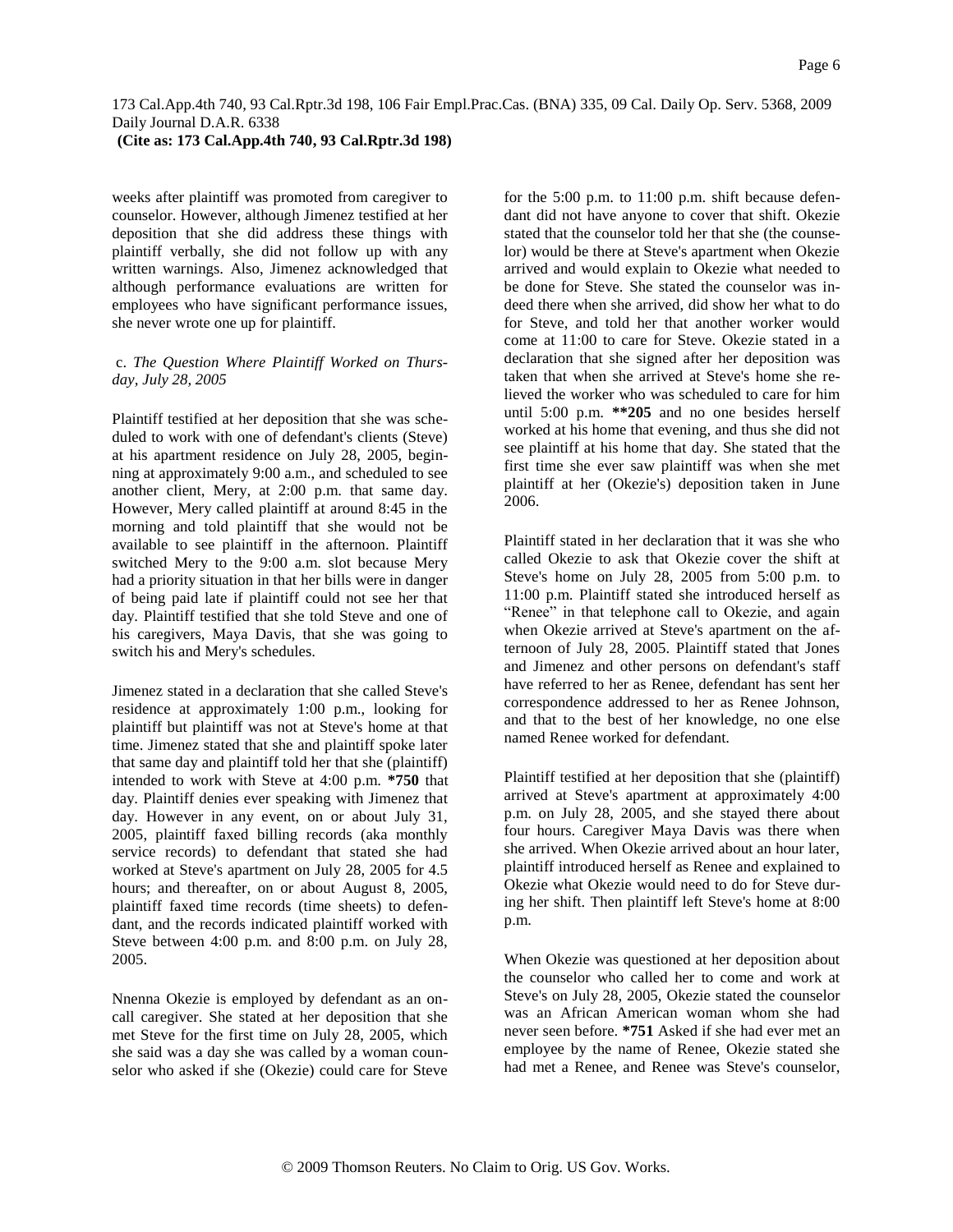the person she met on July 28 at his apartment. However, plaintiff was present at Okezie's deposition, and when plaintiff's attorney indicated to Okezie that plaintiff was one of the people at the deposition, Okezie looked at plaintiff and testified she had never met plaintiff before and had never seen plaintiff before. She stated the person she met with on July 28, 2005 at Steve's apartment who told her what needed to be done for Steve has a darker complexion than plaintiff.<sup>[FN5](#page-6-0)</sup>

> <span id="page-6-1"></span><span id="page-6-0"></span>[FN5.](#page-6-1) There is a dispute about when Okezie was first questioned by Jimenez about her July 28, 2005 work at Steve's. At her deposition, Okezie stated that it was in early August, "a little after the service records were due," that Jimenez first questioned her about her work on July 28, 2005 at Steve's home. Okezie testified that Jimenez asked her (1) if she worked that day for Steve, (2) if someone came in for Steve after her (Okezie's) shift was over, and (3) if she worked alone that day. She told Jimenez that she did work on July 28 at Steve's home and she worked alone that day. She described her conversation with Jimenez as "short." That testimony came after she had been asked earlier at her deposition whether she remembered the date on which she met Steve for the first time. She answered that she met him for the first time on July 28. Asked if there was a reason that date stands out in her memory, she stated: "Yes, because it was called to my attention that another employee said that she worked that day, the old hours that I worked." Asked when it was called to her attention, Okezie stated: "Most likely either late August or early September, because I was out of school and that was when Raquel [Jimenez] contacted me."

One of Steve's caregivers, Maya Davis, submitted a declaration in which she stated that on June 7, 2006, defendant's attorney, Howard Knee, questioned her about events on July 28, 2005. She told Knee that plaintiff did come to Steve's apartment late in the afternoon on July 28, 2005, and plaintiff was still there when Davis left the apartment after her shift was over (at 5:00 p.m.). Davis stated in her declaration that Jimenez was present at this questioning session with Knee, and Jimenez said to Davis "That's not what **\*\*206** you told me over the phone," and Davis replied to Jimenez that she (Davis) had "not talked to you about this at all." Davis stated in her declaration that she worked on July 28, 2005 from 9:00 a.m. to 5:00 p.m. caring for Steve. Plaintiff came by at 4:00 p.m. and Okezie arrived there after plaintiff did, and when Davis left at 5:00 p.m., both plaintiff and Okezie were still at Steve's apartment. To meet Davis' declaration, defendant argues that since Okezie stated she worked her shift by herself, then at most, Davis's declaration shows only that plaintiff was at Steve's from 4:00 p.m. to 5:00 p.m. when Okezie arrived to work the shift by herself. $\frac{FN6}{FN}$  $\frac{FN6}{FN}$  $\frac{FN6}{FN}$ 

> <span id="page-6-3"></span><span id="page-6-2"></span>[FN6.](#page-6-3) Plaintiff disputes that Okezie worked until 11:00 p.m. on the night of July 28, 2005, and she bases this dispute on a portion of the deposition testimony of Danette Knight, who is the person who began caring for Steve at 11:00 p.m. on the night of July 28, 2005. Knight testified she did not recall seeing or talking to a coordinator, caregiver or counselor that day. She stated she walked in the door at Steve's apartment building at 11:00 that day and while going to Steve's apartment she did not see anyone coming from his apartment nor could she recall seeing anyone in that vicinity. However, when asked whether Steve let her into his apartment that day, she stated he did not; and when asked whether she remembered whether anyone let her into Steve's apartment that day, Knight stated she did not remember. Knight stated she had never met an employee by the name of Nnenna and did not remember ever talking to an employee by that name, never met anyone at Steve's apartment by that name, and never heard the name Okezie or met anyone with that name. Also at her deposition, Knight stated that she had never before seen the person who was previously sitting in the chair that Knight was sitting in. However, there is no indication in the portion of the deposition transcript that is in the appellate record that such person was Nnenna Okezie. Defendant asserts that Knight's testimony is not material because "mere minutes may have passed between the time Okezie left the apartment and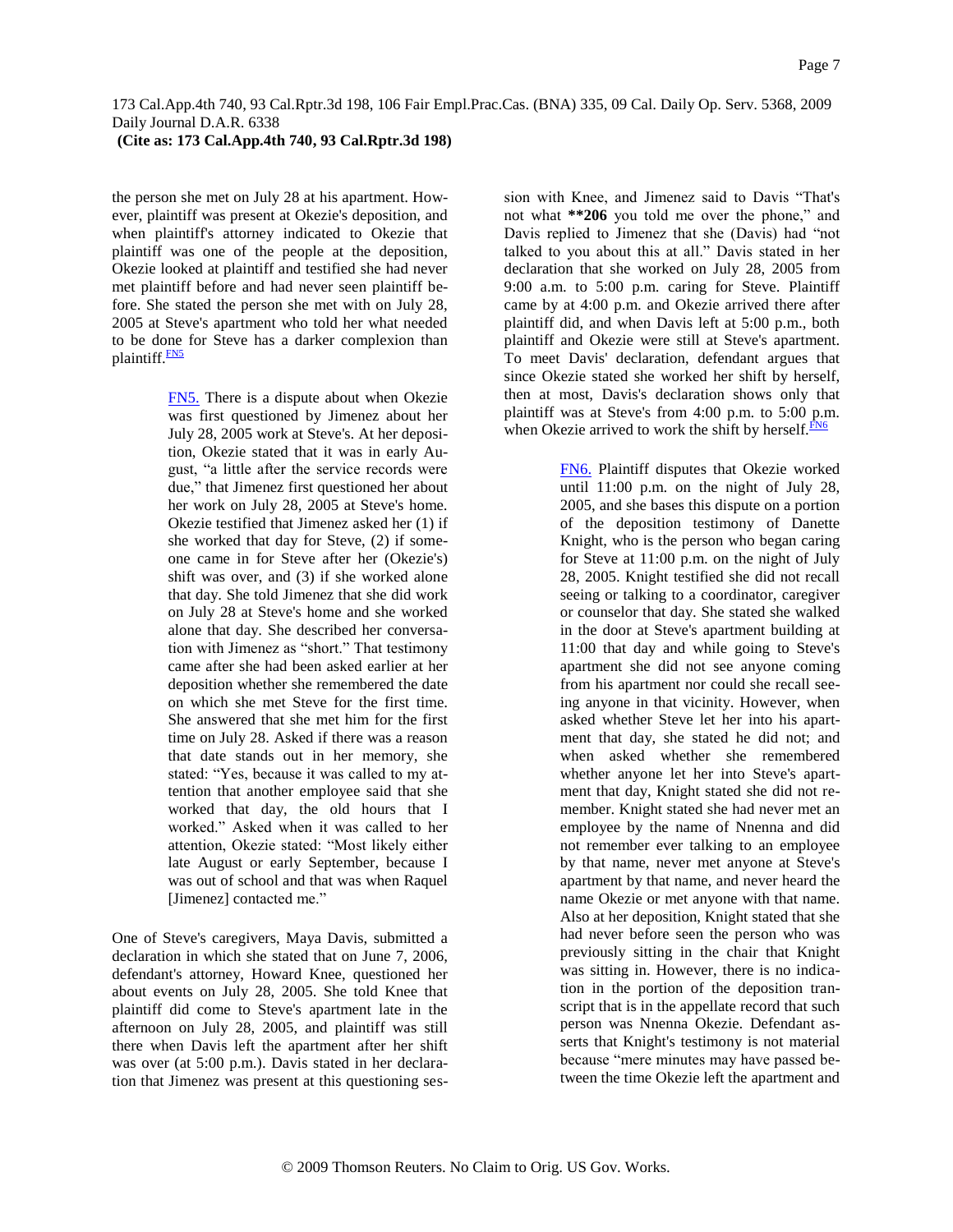when Knight arrived."

**\*752** Debbie Miller is defendant's coordinator (onsite supervisor) at the apartment building where Steve lives, and one of her duties was to make the rounds of the building to check on defendant's clients that live there. She also assisted with clients that needed assistance and did not have staffing, and she was responsible for insuring that the grounds of the apartment building were secure and no unwanted people were there. Defendant had clients in 12 units in the building. Miller testified at her deposition that she spoke with Jimenez on one occasion about plaintiff, and the conversation took place between July and August. Jimenez asked her if she saw plaintiff on "the 28th." Miller told Jimenez she did not remember seeing plaintiff (but she did see Okezie). Miller testified that on July 28, 2005, she was making rounds at the apartment building where Steve lived and on one of her rounds she went into Steve's apartment. Asked if she saw anyone there, Miller said she saw Okezie, and this was after 6:00 p.m. In a declaration Miller submitted, she stated that on July 28, 2005, she went to Steve's apartment around 4:00 p.m. and returned later in the evening to his apartment. She did not see plaintiff there.

#### d. *Defendant Fires Plaintiff*

On Sunday, July 31, 2005, plaintiff left a voice mail message for Jimenez saying she was ill and would not be at work on Monday. Plaintiff asserts that message included information that plaintiff needed medical attention relating to her pregnancy. Jimenez denies that plaintiff told her in that message, or anytime before she was fired, that she was pregnant. However, for purposes of the summary judgment motion, defendant accepts, as undisputed, plaintiff's representation that she mentioned the pregnancy in the July 31, 2005 **\*\*207** voice mail. [FN7](#page-7-0) On Monday, August 1, 2005, plaintiff left another voice mail message for Jimenez, stating plaintiff's doctor put her on bed rest for a week. Then on August 8, 2005, plaintiff left a voicemail message for Jimenez stating she was cleared to return to work and asking whether she should meet with Jimenez or resume a schedule of meeting with clients. Jimenez responded by leaving plaintiff a voicemail message telling her to meet with Jimenez on August 9, 2005 at 1:00 p.m.

<span id="page-7-0"></span>[FN7.](#page-7-1) As noted *infra,* in a motion for summary judgment, we view the evidence in the light most favorable to the party opposing the motion.

**\*753** When plaintiff and Jimenez met on August 9, 2005, Jimenez fired plaintiff. Asked at her deposition what it was that Jimenez said to her when she was fired, plaintiff responded that Jimenez said that "based on what has happened," Jimenez did not feel that plaintiff was capable of handling the job. Plaintiff testified that Jimenez did not explain what she meant by the phrase "based on what has happened." Plaintiff stated the other things that Jimenez said to her at that time were to turn in some documents, to sign a document to receive unemployment benefits, and that she (Jimenez) did not need to see plaintiff's medical release from plaintiff's doctor. Thus, not mentioned specifically by Jimenez at their meeting were plaintiff's billing and time records, plaintiff's pregnancy, nor the week of sick leave that plaintiff had taken.<sup>[FN8](#page-7-2)</sup>

> <span id="page-7-3"></span><span id="page-7-2"></span>[FN8.](#page-7-3) Plaintiff did not ask Jimenez why she was being fired. That fact could be used to prove more than one thing. Defendant might assert it shows that plaintiff knew she had falsified time records. Plaintiff could assert she did not falsify time records, and she only refrained from asking why she was fired because she believed it was due to her being pregnant and having taken time off from work because of the pregnancy.

<span id="page-7-1"></span>Asked at her deposition what it was that caused defendant to make the decision to terminate plaintiff, Jimenez stated it was her (Jimenez) having confirmed with Steve, and with Okezie and Debbie Miller, that plaintiff had not been at Steve's home working on the evening of July 28, 2005. In her declaration, Jimenez stated she and Jones talked about the situation, she (Jimenez) suggested that plaintiff be terminated, and Jones agreed and instructed Jimenez to fire plaintiff.

#### *DISCUSSION*

1. *Standard of Review*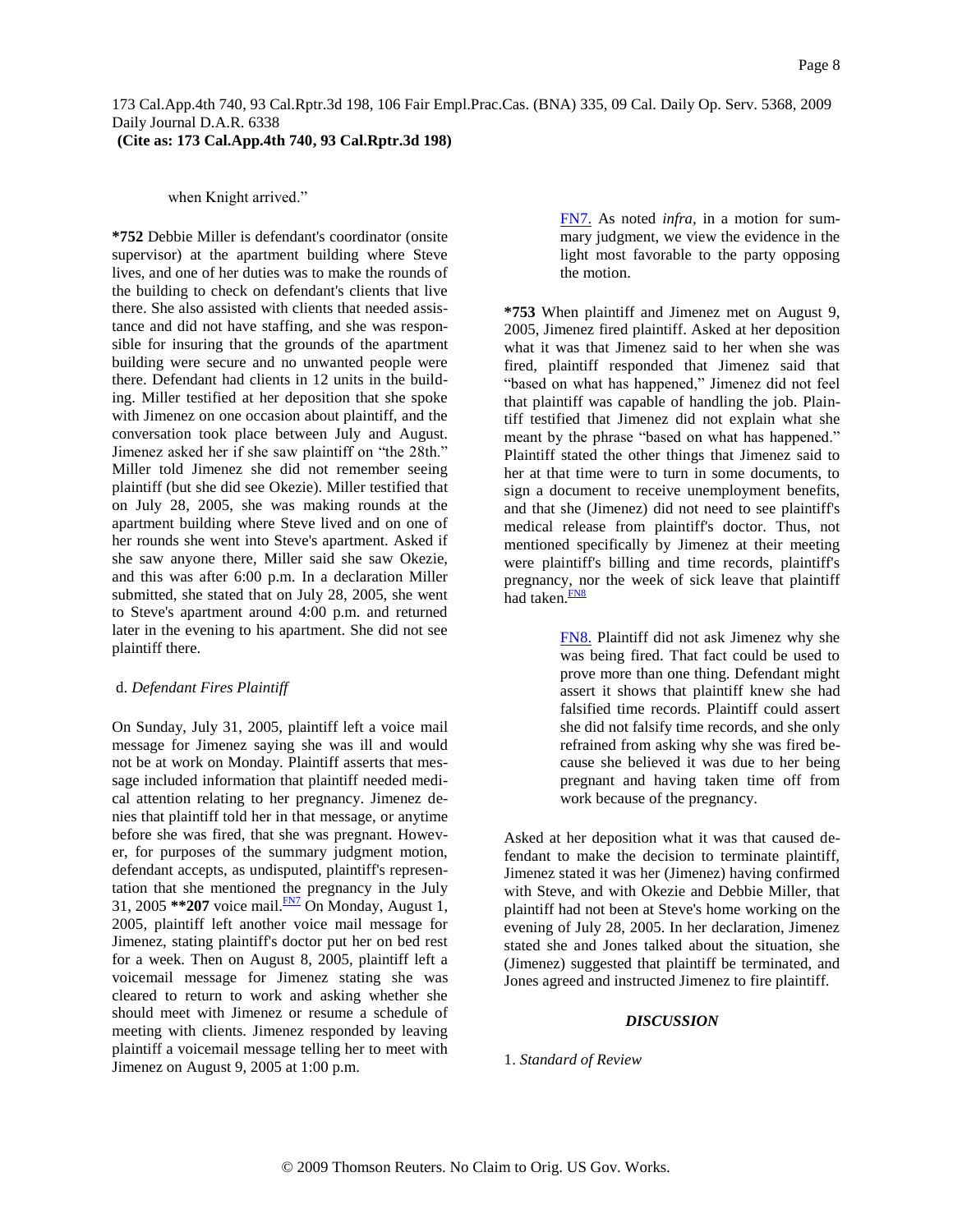**(Cite as: 173 Cal.App.4th 740, 93 Cal.Rptr.3d 198)**

We review orders granting motions for summary judgment on a de novo basis. [\(](http://www.westlaw.com/Find/Default.wl?rs=dfa1.0&vr=2.0&DB=227&FindType=Y&SerialNum=1989124331)*[Price v. Wells Fargo](http://www.westlaw.com/Find/Default.wl?rs=dfa1.0&vr=2.0&DB=227&FindType=Y&SerialNum=1989124331)  Bank* [\(1989\) 213 Cal.App.3d 465, 474, 261 Cal.Rptr.](http://www.westlaw.com/Find/Default.wl?rs=dfa1.0&vr=2.0&DB=227&FindType=Y&SerialNum=1989124331)  [735.\)](http://www.westlaw.com/Find/Default.wl?rs=dfa1.0&vr=2.0&DB=227&FindType=Y&SerialNum=1989124331) In doing so, we apply the same rules the trial court was required to apply in deciding the motion.

When the defendant is the moving party, it has the burden of demonstrating as a matter of law, with respect to each of the plaintiff's causes of action, that one or more elements of the cause of action cannot be established, or that there is a complete defense to the cause of action. [\(Code Civ. Proc., § 437c,](http://www.westlaw.com/Find/Default.wl?rs=dfa1.0&vr=2.0&DB=1000201&DocName=CACPS437C&FindType=L) subd. (p)(2); *[Aguilar v. Atlantic Richfield Co.](http://www.westlaw.com/Find/Default.wl?rs=dfa1.0&vr=2.0&DB=4645&FindType=Y&SerialNum=2001516569)* [\(2001\) 25](http://www.westlaw.com/Find/Default.wl?rs=dfa1.0&vr=2.0&DB=4645&FindType=Y&SerialNum=2001516569)  Cal.4th 826, 849, 107 Cal.Rptr.2d 841, 24 P.3d 493, *[Aguilar.](http://www.westlaw.com/Find/Default.wl?rs=dfa1.0&vr=2.0&FindType=Y&SerialNum=2001516569)*[\)](http://www.westlaw.com/Find/Default.wl?rs=dfa1.0&vr=2.0&FindType=Y&SerialNum=2001516569) If a defendant's presentation in its moving papers will support a finding in its favor on one or more elements of the cause of action or on a defense, the burden shifts to the plaintiff to present evidence showing that contrary to the defendant's presentation, a triable issue of material fact actually exists as to those elements or the defense. [\(§ 437c,](http://www.westlaw.com/Find/Default.wl?rs=dfa1.0&vr=2.0&DB=1000201&DocName=CACPS437C&FindType=L) **\*754** subd.  $(p)(2)$ .) That is, the plaintiff must present evidence that has the effect of disputing the evidence proffered by the defendant on some material**\*\*208** fact. [\(](http://www.westlaw.com/Find/Default.wl?rs=dfa1.0&vr=2.0&DB=4645&FindType=Y&SerialNum=2001516569)*[Aguilar, supra,](http://www.westlaw.com/Find/Default.wl?rs=dfa1.0&vr=2.0&DB=4645&FindType=Y&SerialNum=2001516569)* [25 Cal.4th at p. 849, 107 Cal.Rptr.2d](http://www.westlaw.com/Find/Default.wl?rs=dfa1.0&vr=2.0&DB=4645&FindType=Y&SerialNum=2001516569)  [841, 24 P.3d 493.\)](http://www.westlaw.com/Find/Default.wl?rs=dfa1.0&vr=2.0&DB=4645&FindType=Y&SerialNum=2001516569) Thus, [section 437c,](http://www.westlaw.com/Find/Default.wl?rs=dfa1.0&vr=2.0&DB=1000201&DocName=CACPS437C&FindType=L) subdivision (c), states that summary judgment is properly granted "if all the papers submitted show that there is no triable issue as to any material fact and that the moving party is entitled to a judgment as a matter of law."

Because a summary judgment denies the adversary party a trial, it should be granted with caution. [\(](http://www.westlaw.com/Find/Default.wl?rs=dfa1.0&vr=2.0&DB=227&FindType=Y&SerialNum=1988072552)*[Michael J. v. Los Angeles County Dept. of Adoptions](http://www.westlaw.com/Find/Default.wl?rs=dfa1.0&vr=2.0&DB=227&FindType=Y&SerialNum=1988072552)* [\(1988\) 201 Cal.App.3d 859, 865, 247 Cal.Rptr. 504.\)](http://www.westlaw.com/Find/Default.wl?rs=dfa1.0&vr=2.0&DB=227&FindType=Y&SerialNum=1988072552) Declarations of the moving party are strictly construed, those of the opposing party are liberally construed, and doubts as to whether a summary judgment should be granted must be resolved in favor of the opposing party. The court focuses on issue finding; it does not resolve issues of fact. The court seeks to find contradictions in the evidence, or inferences reasonably deducible from the evidence, which raise a triable issue of material fact. [\(](http://www.westlaw.com/Find/Default.wl?rs=dfa1.0&vr=2.0&DB=227&FindType=Y&SerialNum=1988072552)*[Id.](http://www.westlaw.com/Find/Default.wl?rs=dfa1.0&vr=2.0&DB=227&FindType=Y&SerialNum=1988072552)* [at pp. 865-866, 247](http://www.westlaw.com/Find/Default.wl?rs=dfa1.0&vr=2.0&DB=227&FindType=Y&SerialNum=1988072552)  [Cal.Rptr. 504.\)](http://www.westlaw.com/Find/Default.wl?rs=dfa1.0&vr=2.0&DB=227&FindType=Y&SerialNum=1988072552) If, in deciding this appeal, we find there is no issue of material fact, we affirm the summary judgment if it is correct on any legal ground applicable to this case, whether that ground was the legal theory adopted by the trial court or not, and whether it was raised by defendant in the trial court,

or first addressed on appeal. [\(](http://www.westlaw.com/Find/Default.wl?rs=dfa1.0&vr=2.0&DB=3484&FindType=Y&SerialNum=1994219702)*[Western Mutual Ins.](http://www.westlaw.com/Find/Default.wl?rs=dfa1.0&vr=2.0&DB=3484&FindType=Y&SerialNum=1994219702)  Co. v. Yamamoto* [\(1994\) 29 Cal.App.4th 1474, 1481,](http://www.westlaw.com/Find/Default.wl?rs=dfa1.0&vr=2.0&DB=3484&FindType=Y&SerialNum=1994219702)  [35 Cal.Rptr.2d 698.\)](http://www.westlaw.com/Find/Default.wl?rs=dfa1.0&vr=2.0&DB=3484&FindType=Y&SerialNum=1994219702) If, on the other hand, we find that one or more triable issues of material fact exist, we must reverse the summary judgment.

## 2. *General Principles Applicable to Wrongful Discrimination Cases*

Because it is often difficult to produce direct evidence of an employer's discriminatory intent when the employer takes a negative action against an employee or prospective employee, certain rules regarding the allocation of the burdens and order of presentation of proof have developed in order to achieve a fair determination of the question whether intentional discrimination motivated the employer's action. ( *[Texas Dept. of Community Affairs v. Burdine](http://www.westlaw.com/Find/Default.wl?rs=dfa1.0&vr=2.0&DB=780&FindType=Y&ReferencePositionType=S&SerialNum=1981109601&ReferencePosition=252)* [\(1981\)](http://www.westlaw.com/Find/Default.wl?rs=dfa1.0&vr=2.0&DB=780&FindType=Y&ReferencePositionType=S&SerialNum=1981109601&ReferencePosition=252)  450 U.S. 248, 252 et seq., 101 S.Ct. 1089, 67 L.Ed.2d 207; *[Guz v. Bechtel National, Inc.](http://www.westlaw.com/Find/Default.wl?rs=dfa1.0&vr=2.0&DB=4645&FindType=Y&SerialNum=2000561125)* [\(2000\) 24 Cal.4th](http://www.westlaw.com/Find/Default.wl?rs=dfa1.0&vr=2.0&DB=4645&FindType=Y&SerialNum=2000561125)  317, 354, 100 Cal.Rptr.2d 352, 8 P.3d 1089, *[Guz.](http://www.westlaw.com/Find/Default.wl?rs=dfa1.0&vr=2.0&FindType=Y&SerialNum=2000561125)*[\)](http://www.westlaw.com/Find/Default.wl?rs=dfa1.0&vr=2.0&FindType=Y&SerialNum=2000561125)

<span id="page-8-0"></span>[\[1\]](#page-0-0) At trial, the plaintiff must present a prima facie case of discrimination: he was a member of a protected class; he was qualified for the position he sought or he was performing competently in the position he held; he suffered an adverse employment action (for example, he was denied employment, terminated, or demoted); and there is evidence that suggests the employer's motive for the adverse employment action was discriminatory. The burden on the plaintiff at that stage is not onerous, but it does require the plaintiff to present evidence of actions taken by the employer from which the trier of fact **\*755** can infer, if the actions are not explained by the employer, that it is more likely than not that the employer took the actions based on a prohibited discriminatory criterion. If the plaintiff establishes a prima facie case of discrimination, a rebuttable presumption of discrimination arises and the burden shifts to the employer to rebut the presumption with evidence that its action was taken for a legitimate, nondiscriminatory reason. If the employer carries that burden, the presumption of discrimination disappears, and the plaintiff's task is to offer evidence that the justification presented by the employer is a pretext for discrimination, or additional evidence of discriminatory motive. The burden of persuasion on the issue of discrimination remains with the **\*\*209** plaintiff. [\(](http://www.westlaw.com/Find/Default.wl?rs=dfa1.0&vr=2.0&DB=4645&FindType=Y&SerialNum=2000561125)*[Guz, supra,](http://www.westlaw.com/Find/Default.wl?rs=dfa1.0&vr=2.0&DB=4645&FindType=Y&SerialNum=2000561125)* [24](http://www.westlaw.com/Find/Default.wl?rs=dfa1.0&vr=2.0&DB=4645&FindType=Y&SerialNum=2000561125)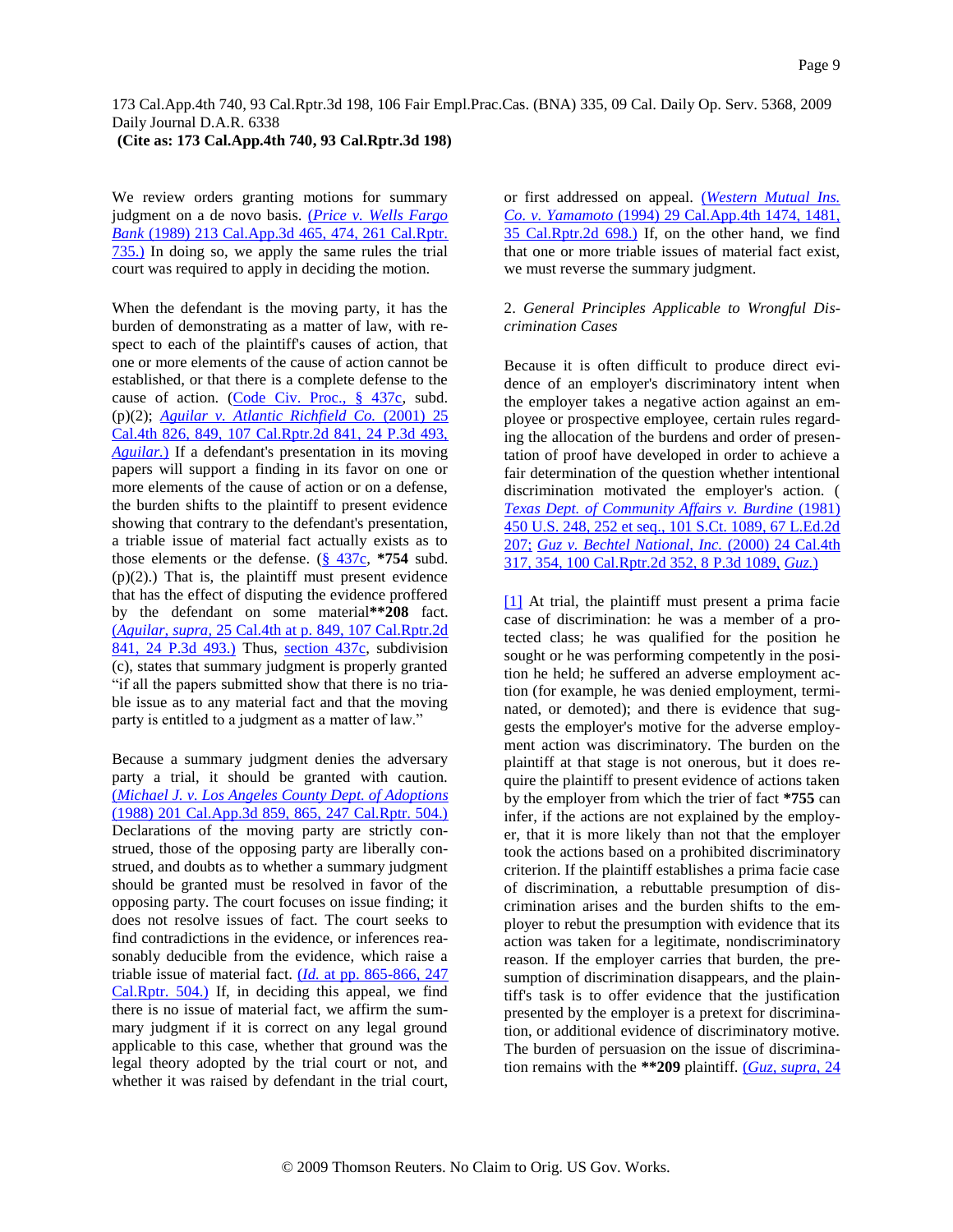**(Cite as: 173 Cal.App.4th 740, 93 Cal.Rptr.3d 198)**

## Cal.4th at pp. 354-356, 100 Cal.Rptr.2d 352, 8 P.3d 1089.)

<span id="page-9-0"></span>[\[2\]](#page-0-1) In *[Hersant v. Department of Social Services](http://www.westlaw.com/Find/Default.wl?rs=dfa1.0&vr=2.0&DB=3484&FindType=Y&SerialNum=1997192121)* (1997) 57 Cal.App.4th 997, 1003-1005, 67 Cal.Rptr.2d 483, *[Hersant,](http://www.westlaw.com/Find/Default.wl?rs=dfa1.0&vr=2.0&FindType=Y&SerialNum=1997192121)* the court stated that in employer-initiated summary judgment motions, an employer's presentation of evidence showing a nondiscriminatory reason for an adverse employment action, coupled with the employee's presentation of a prima facie case of discrimination, will not result in the need for a trial on the issue of discrimination. Rather, the employee must present evidence to rebut the employer's claim of nondiscriminatory motivation, or the employer will prevail on its motion. "[T]o avoid summary judgment, an employee claiming discrimination must offer substantial evidence that the employer's stated nondiscriminatory reason for the adverse action was untrue or pretextual, or evidence the employer acted with a discriminatory animus, or a combination of the two, such that a reasonable trier of fact could conclude the employer engaged in intentional discrimination." [\(](http://www.westlaw.com/Find/Default.wl?rs=dfa1.0&vr=2.0&DB=3484&FindType=Y&SerialNum=1997192121)*[Id.](http://www.westlaw.com/Find/Default.wl?rs=dfa1.0&vr=2.0&DB=3484&FindType=Y&SerialNum=1997192121)* [at pp. 1004-](http://www.westlaw.com/Find/Default.wl?rs=dfa1.0&vr=2.0&DB=3484&FindType=Y&SerialNum=1997192121) [1005, 67 Cal.Rptr.2d 483.\)](http://www.westlaw.com/Find/Default.wl?rs=dfa1.0&vr=2.0&DB=3484&FindType=Y&SerialNum=1997192121) The employee must do more than raise an issue whether the employer's action was unfair, unsound, wrong or mistaken, because the overriding issue is whether discriminatory animus motivated the employer. [\(](http://www.westlaw.com/Find/Default.wl?rs=dfa1.0&vr=2.0&DB=3484&FindType=Y&SerialNum=1997192121)*[Id.](http://www.westlaw.com/Find/Default.wl?rs=dfa1.0&vr=2.0&DB=3484&FindType=Y&SerialNum=1997192121)* [at p. 1005, 67](http://www.westlaw.com/Find/Default.wl?rs=dfa1.0&vr=2.0&DB=3484&FindType=Y&SerialNum=1997192121)  [Cal.Rptr.2d 483.\)](http://www.westlaw.com/Find/Default.wl?rs=dfa1.0&vr=2.0&DB=3484&FindType=Y&SerialNum=1997192121) " '[T]he [employee] must demonstrate such weaknesses, implausibilities, inconsistencies, incoherencies, or contradictions in the employer's proffered legitimate reasons for its action that a reasonable factfinder *could* rationally find them "unworthy of credence," [citation], and hence infer "that the employer did not act for ... [the asserted] nondiscriminatory reasons." [Citations.]' [Citations.]" [\(](http://www.westlaw.com/Find/Default.wl?rs=dfa1.0&vr=2.0&FindType=Y&SerialNum=1997192121)*[Ibid.](http://www.westlaw.com/Find/Default.wl?rs=dfa1.0&vr=2.0&FindType=Y&SerialNum=1997192121)*[\)](http://www.westlaw.com/Find/Default.wl?rs=dfa1.0&vr=2.0&FindType=Y&SerialNum=1997192121) "In other words, plaintiff must produce substantial responsive evidence to show that [the employer's] ostensible motive was pretextual; that is, "that a discriminatory reason more likely motivated the employer or that the employer's explanation is unworthy of credence." " [\(](http://www.westlaw.com/Find/Default.wl?rs=dfa1.0&vr=2.0&DB=7047&FindType=Y&SerialNum=2012314717)*[King v. United Parcel Ser](http://www.westlaw.com/Find/Default.wl?rs=dfa1.0&vr=2.0&DB=7047&FindType=Y&SerialNum=2012314717)vice, Inc.* [\(2007\) 152 Cal.App.4th 426, 433, 60](http://www.westlaw.com/Find/Default.wl?rs=dfa1.0&vr=2.0&DB=7047&FindType=Y&SerialNum=2012314717)  [Cal.Rptr.3d 359,](http://www.westlaw.com/Find/Default.wl?rs=dfa1.0&vr=2.0&DB=7047&FindType=Y&SerialNum=2012314717) *[King.](http://www.westlaw.com/Find/Default.wl?rs=dfa1.0&vr=2.0&FindType=Y&SerialNum=2012314717)*[\)](http://www.westlaw.com/Find/Default.wl?rs=dfa1.0&vr=2.0&FindType=Y&SerialNum=2012314717) [FN9](#page-9-3)

> <span id="page-9-4"></span><span id="page-9-3"></span>[FN9.](#page-9-4) In *[Guz, supra,](http://www.westlaw.com/Find/Default.wl?rs=dfa1.0&vr=2.0&DB=4645&FindType=Y&SerialNum=2000561125)* [24 Cal.4th 317, 360,](http://www.westlaw.com/Find/Default.wl?rs=dfa1.0&vr=2.0&DB=4645&FindType=Y&SerialNum=2000561125)  100 Cal.Rptr.2d 352, 8 P.3d 1089, where an employer moved for summary judgment, the court stated that it was not determining whether the plaintiff had an initial burden of

presenting a prima facie case of discrimination, only that once the employer presented a nondiscriminatory basis for taking an adverse employment action against the plaintiff, the plaintiff would have to "show there was nonetheless a triable issue that decisions leading to Guz's termination were actually made on the prohibited basis of his age."

### **\*756** 3. *Defendant Met Its Evidentiary Burden, and Plaintiff Presented a Prima Facie Case of Discrimination*

<span id="page-9-1"></span>[\[3\]](#page-0-2) To support its motion for summary judgment, defendant was required to present evidence of a nondiscriminatory reason for taking the adverse employment action of firing plaintiff, who is a member of a protected class (pregnant employees). Defendant presented evidence that although plaintiff claimed in her time/billing records to have worked at Steve's home for four or four and one-half hours in the afternoon/evening portion of July 28, 2005, the caregiver who worked the 5:00 p.m. to 11:00 p.m. shift at Steve's home on that day told Jimenez that plaintiff was not at Steve's during that shift. Thus, the nondiscriminatory reason given by defendant for firing plaintiff was that plaintiff had falsified time records. On its face, it is sufficient to support a summary judgment in favor of defendant.

<span id="page-9-2"></span>**\*\*210** [\[4\]](#page-0-3) Plaintiff, in turn, presented evidence of a prima facie case that she was fired for an impermissible reason: she is a member of a protected class, she was performing her job competently, she suffered an adverse employment action, and evidence suggests a discriminatory motive for the adverse employment action because Jones indicated at her deposition that a pregnant employee poses safety concerns to herself and her clients. However, because defendant presented a legitimate reason for firing plaintiff, plaintiff also had to present "substantial evidence" that defendant's stated nondiscriminatory reason for firing her is untrue or pretextual, or that defendant fired her with a discriminatory animus. [\(](http://www.westlaw.com/Find/Default.wl?rs=dfa1.0&vr=2.0&DB=3484&FindType=Y&SerialNum=1997192121)*[Hersant, supra,](http://www.westlaw.com/Find/Default.wl?rs=dfa1.0&vr=2.0&DB=3484&FindType=Y&SerialNum=1997192121)* [57](http://www.westlaw.com/Find/Default.wl?rs=dfa1.0&vr=2.0&DB=3484&FindType=Y&SerialNum=1997192121)  [Cal.App.4th at pp. 1004-1005, 67 Cal.Rptr.2d 483.\)](http://www.westlaw.com/Find/Default.wl?rs=dfa1.0&vr=2.0&DB=3484&FindType=Y&SerialNum=1997192121)

4. *Evidence upon Which Plaintiff Relies to Meet Her Substantial Evidence Burden*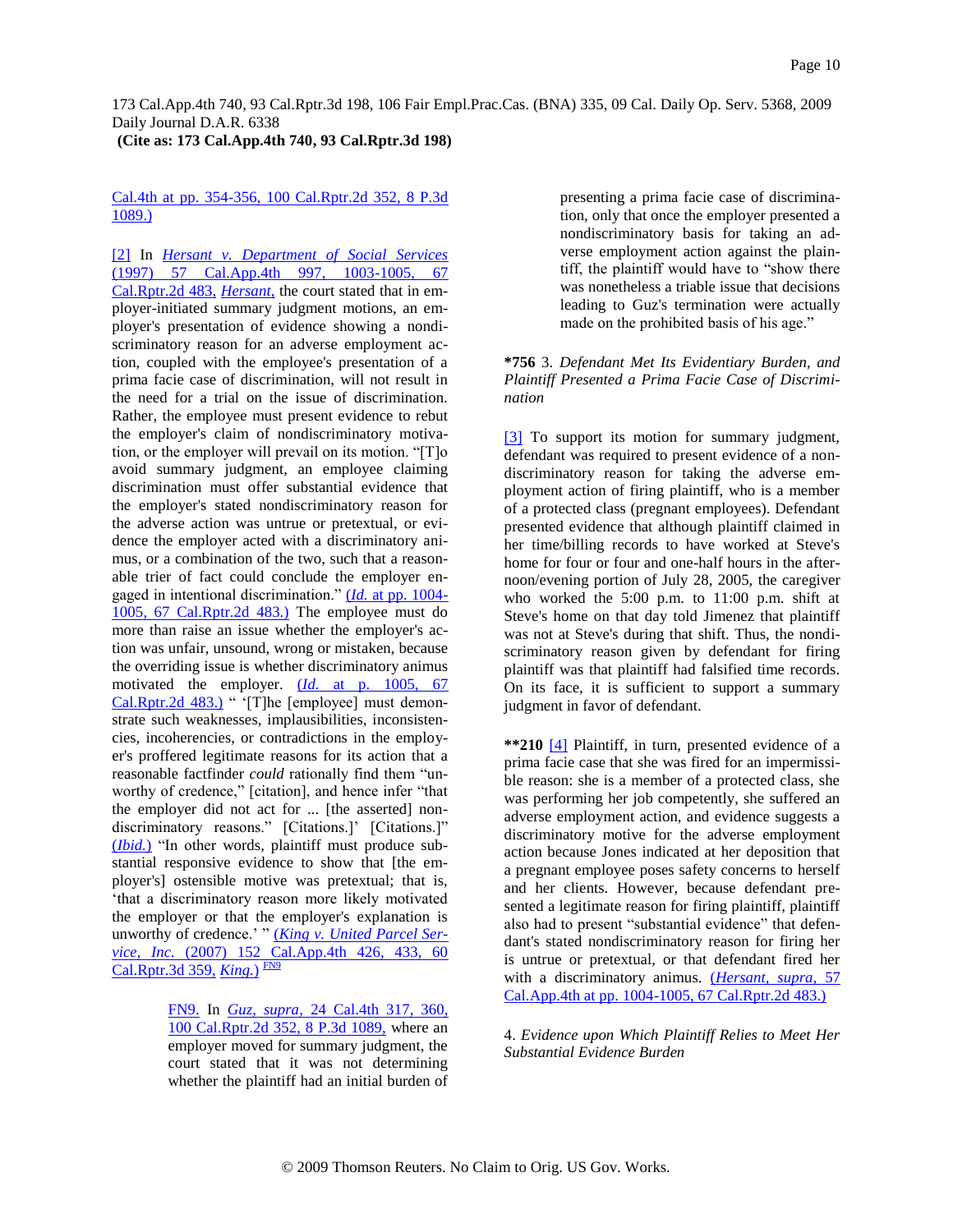<span id="page-10-0"></span>[\[5\]](#page-1-2) Plaintiff questions whether Jimenez did a thorough (good faith) investigation before firing plaintiff, since Jimenez questioned Okezie but did not question plaintiff herself, nor did Jimenez question Maya Davis who was working at Steve's until Okezie arrived there. However, *without more,* that comes under the rule that to defeat a summary judgment motion, a plaintiff must do more than raise an issue whether the employer's action was unsound, unfair, wrong or mistaken. Further, we note that although Jimenez did not question plaintiff or Maya Davis about plaintiff's whereabouts on the afternoon/evening of July 28, 2005, Jimenez did question Debbie Miller about whether she saw plaintiff at Steve's apartment building on July 28 and Miller said she did not recall seeing her. Additionally, Jimenez stated in her declaration that she checked the log book that is maintained at Steve's apartment and found no entry from plaintiff for July 28, 2005. While **\*757** evidence shows that entries in the log book were not required, defendant could argue it was not unreasonable for Jimenez to note the absence of an entry by plaintiff as one piece of evidence that plaintiff did not work at Steve's home on the day in question.

<span id="page-10-1"></span>[\[6\]](#page-1-3) Plaintiff also questions whether Okezie's representations to defendant about plaintiff not being at Steve's home were correct given that plaintiff goes by the name Renee and Okezie *testified* that a woman named "Renee" was at Steve's apartment when Okezie arrived there and Renee explained to her how to care for Steve. Plaintiff also asserts there are contradictions in the evidence that Okezie and Miller gave *in their declarations and depositions.* However, all of these evidentiary matters came into being after the fact; they are not things that occurred prior to the decision to fire plaintiff. Thus, *by themselves,* they do not negate the evidence presented by defendant that it had a good faith reason for firing plaintiff (i.e., a reasonable belief that plaintiff had falsified time records), *at the time it fired her.* [\(](http://www.westlaw.com/Find/Default.wl?rs=dfa1.0&vr=2.0&DB=7047&FindType=Y&SerialNum=2012314717)*[King, supra,](http://www.westlaw.com/Find/Default.wl?rs=dfa1.0&vr=2.0&DB=7047&FindType=Y&SerialNum=2012314717)* [152](http://www.westlaw.com/Find/Default.wl?rs=dfa1.0&vr=2.0&DB=7047&FindType=Y&SerialNum=2012314717)  [Cal.App.4th at p. 433, 60 Cal.Rptr.3d 359.\)](http://www.westlaw.com/Find/Default.wl?rs=dfa1.0&vr=2.0&DB=7047&FindType=Y&SerialNum=2012314717) "It is the employer's honest belief in the stated reasons for firing an employee and not the objective truth or falsity of the underlying facts that is at issue in a discrimination case.[" \(](http://www.westlaw.com/Find/Default.wl?rs=dfa1.0&vr=2.0&DB=7047&FindType=Y&SerialNum=2012314717)*[Id.](http://www.westlaw.com/Find/Default.wl?rs=dfa1.0&vr=2.0&DB=7047&FindType=Y&SerialNum=2012314717)* [at p. 436, 60 Cal.Rptr.3d 359.\)](http://www.westlaw.com/Find/Default.wl?rs=dfa1.0&vr=2.0&DB=7047&FindType=Y&SerialNum=2012314717)

Nor does plaintiff necessarily meet her summary judgment burden of presenting substantial evidence of pretext, lack of good faith, or discriminatory animus when she argues that she was fired very shortly after (1) she revealed to Jimenez that she was pregnant, and (2) she was away from work due to her pregnancy. In *[King, supra,](http://www.westlaw.com/Find/Default.wl?rs=dfa1.0&vr=2.0&DB=7047&FindType=Y&SerialNum=2012314717)* [152 Cal.App.4th 426, 60](http://www.westlaw.com/Find/Default.wl?rs=dfa1.0&vr=2.0&DB=7047&FindType=Y&SerialNum=2012314717)  Cal.Rptr.3d 359, the court held that the timing of an adverse employment action is not, by itself,**\*\*211** sufficient to raise an inference that an employer took such action for an unlawful purpose. The employee in *[King](http://www.westlaw.com/Find/Default.wl?rs=dfa1.0&vr=2.0&FindType=Y&SerialNum=2012314717)* was fired less than two months after returning from a four-month medical leave of absence. The employer presented evidence that the ground for firing the employee was that he violated the company's "integrity policy." The *[King](http://www.westlaw.com/Find/Default.wl?rs=dfa1.0&vr=2.0&FindType=Y&SerialNum=2012314717)* court stated: "[A] disabled employee has no greater prerogative to compromise his integrity than any other employee. The mere fact that UPS found plaintiff had breached its integrity policy shortly after returning to work is insufficient to raise an inference that his [blood disorder](http://www.westlaw.com/Find/Default.wl?rs=dfa1.0&vr=2.0&CMD=ML&DocName=Icb1f90cf475411db9765f9243f53508a&FindType=UM) prompted his discharge." [\(](http://www.westlaw.com/Find/Default.wl?rs=dfa1.0&vr=2.0&DB=7047&FindType=Y&SerialNum=2012314717)*[Id.](http://www.westlaw.com/Find/Default.wl?rs=dfa1.0&vr=2.0&DB=7047&FindType=Y&SerialNum=2012314717)* [at p. 436, 60](http://www.westlaw.com/Find/Default.wl?rs=dfa1.0&vr=2.0&DB=7047&FindType=Y&SerialNum=2012314717)  [Cal.Rptr.3d 359.\)](http://www.westlaw.com/Find/Default.wl?rs=dfa1.0&vr=2.0&DB=7047&FindType=Y&SerialNum=2012314717) [FN10](#page-10-2)

> <span id="page-10-3"></span><span id="page-10-2"></span>[FN10.](#page-10-3) Federal courts in the Ninth Circuit are inclined to give the timing of adverse employment actions more weight. In *[Stegall v.](http://www.westlaw.com/Find/Default.wl?rs=dfa1.0&vr=2.0&DB=506&FindType=Y&ReferencePositionType=S&SerialNum=2003887323&ReferencePosition=1069)  [Citadel Broadcasting Co.](http://www.westlaw.com/Find/Default.wl?rs=dfa1.0&vr=2.0&DB=506&FindType=Y&ReferencePositionType=S&SerialNum=2003887323&ReferencePosition=1069)* [\(9th Cir.2003\) 350](http://www.westlaw.com/Find/Default.wl?rs=dfa1.0&vr=2.0&DB=506&FindType=Y&ReferencePositionType=S&SerialNum=2003887323&ReferencePosition=1069)  F.3d 1061, 1069, the court observed that the amount of time between an employee's protected activity and an adverse employment action imposed on the employee "can provide strong evidence of retaliation" by an employer. There, the employee was fired nine days after she complained of discrimination. The court in *[Passantino v. Johnson](http://www.westlaw.com/Find/Default.wl?rs=dfa1.0&vr=2.0&DB=506&FindType=Y&ReferencePositionType=S&SerialNum=2000305669&ReferencePosition=507)  [& Johnson Consumer Products](http://www.westlaw.com/Find/Default.wl?rs=dfa1.0&vr=2.0&DB=506&FindType=Y&ReferencePositionType=S&SerialNum=2000305669&ReferencePosition=507)* [\(9th](http://www.westlaw.com/Find/Default.wl?rs=dfa1.0&vr=2.0&DB=506&FindType=Y&ReferencePositionType=S&SerialNum=2000305669&ReferencePosition=507)  Cir.2000) 212 F.3d 493, 507 stated that "evidence based on timing can be sufficient to let the issue go to the jury, even in the face of alternative reasons proffered by the defendant."

"Because of the similarity between state and federal employment discrimination laws, California courts look to pertinent federal precedent when applying our own statutes." [\(](http://www.westlaw.com/Find/Default.wl?rs=dfa1.0&vr=2.0&DB=4645&FindType=Y&SerialNum=2000561125)*[Guz, supra,](http://www.westlaw.com/Find/Default.wl?rs=dfa1.0&vr=2.0&DB=4645&FindType=Y&SerialNum=2000561125)* [24 Cal.4th at p.](http://www.westlaw.com/Find/Default.wl?rs=dfa1.0&vr=2.0&DB=4645&FindType=Y&SerialNum=2000561125)  [354, 100 Cal.Rptr.2d 352, 8 P.3d 1089.\)](http://www.westlaw.com/Find/Default.wl?rs=dfa1.0&vr=2.0&DB=4645&FindType=Y&SerialNum=2000561125)

Nor are we persuaded by plaintiff's argument that not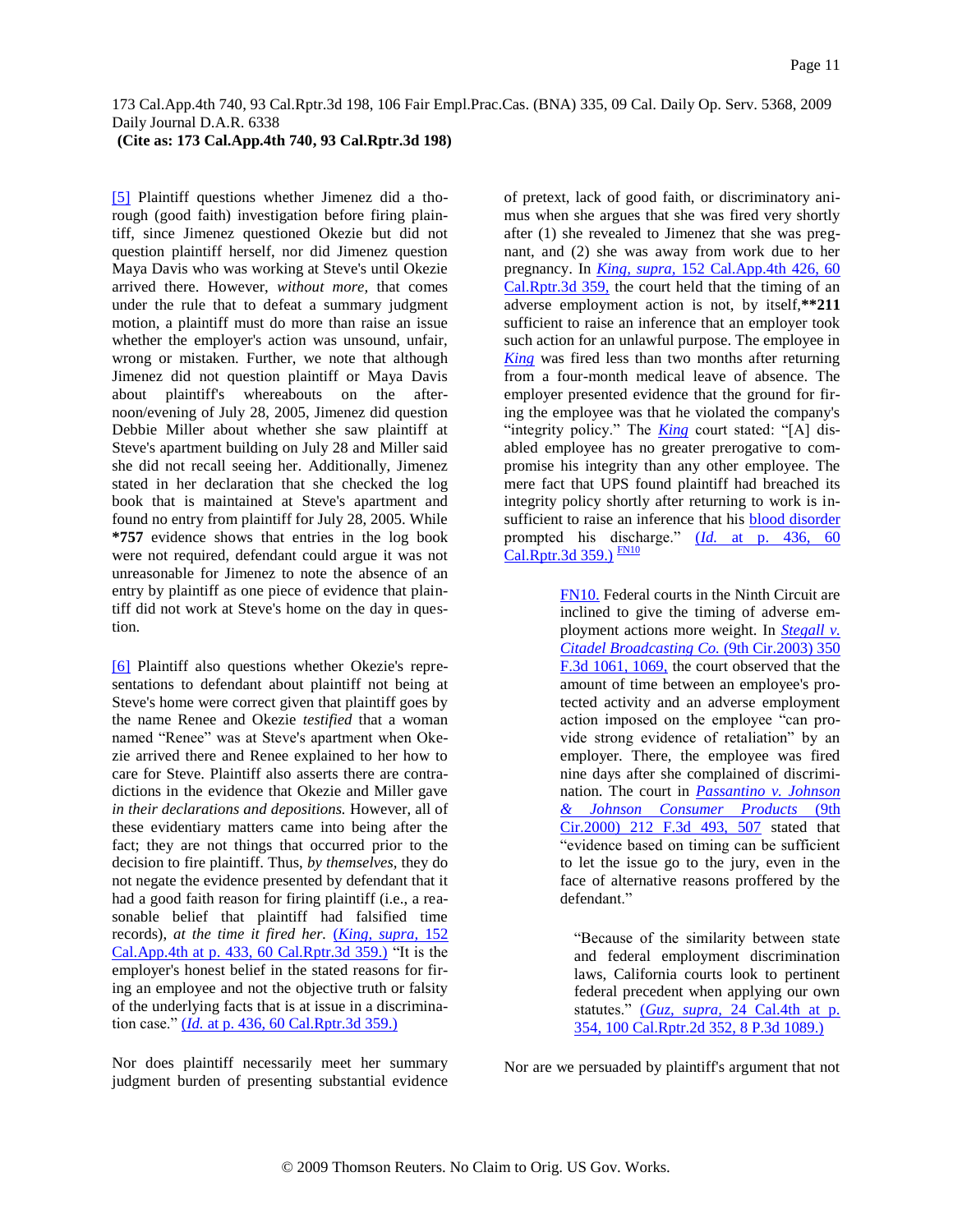## **(Cite as: 173 Cal.App.4th 740, 93 Cal.Rptr.3d 198)**

telling her she was being fired because of her time records constitutes substantial evidence of pretext, a lack of good faith, or discriminatory animus on the part of **\*758** defendant such that one can reasonably infer that it was plaintiff's pregnancy that caused her to be fired. Indeed, our Supreme Court has held that one cannot reasonably draw an inference of intentional discrimination solely from evidence that an employer lied about its reasons for taking an adverse employment action. "The pertinent statutes do not prohibit lying, they prohibit discrimination." [\(](http://www.westlaw.com/Find/Default.wl?rs=dfa1.0&vr=2.0&DB=4645&FindType=Y&SerialNum=2000561125)*[Guz,](http://www.westlaw.com/Find/Default.wl?rs=dfa1.0&vr=2.0&DB=4645&FindType=Y&SerialNum=2000561125)  supra,* [24 Cal.4th at p. 361, 100 Cal.Rptr.2d 352, 8](http://www.westlaw.com/Find/Default.wl?rs=dfa1.0&vr=2.0&DB=4645&FindType=Y&SerialNum=2000561125)  [P.3d 1089.\)](http://www.westlaw.com/Find/Default.wl?rs=dfa1.0&vr=2.0&DB=4645&FindType=Y&SerialNum=2000561125) While a circumstantial case of discrimination may be "considerably assist[ed]" by proof that the employer's stated reasons are not worthy of belief "because it suggests the employer had cause to hide its true reasons," "[s]till, there must be evidence supporting a rational inference that intentional discrimination, on grounds prohibited by the statute, was the true cause of the employer's actions." [\(](http://www.westlaw.com/Find/Default.wl?rs=dfa1.0&vr=2.0&FindType=Y&SerialNum=2000561125)*[Ibid,](http://www.westlaw.com/Find/Default.wl?rs=dfa1.0&vr=2.0&FindType=Y&SerialNum=2000561125)* italics and citations omitted.) Thus, it follows that if "merely" lying about the reasons for an adverse employment action will not *by itself* support an inference of intentional discrimination, neither will a failure to give an employee any explanation at all for firing her. And neither will Jimenez's cryptically telling plaintiff, when she fired her, that "based on what has happened" Jimenez did not feel that plaintiff was capable of handling the job. That ambiguous message does not speak specifically to the alleged false time records, the alleged performance related issues, or pregnancy. At best, it is not inconsistent with plaintiff's pregnancy condition, and it hints that perhaps Jimenez did not want to state the real reason for why plaintiff was being fired. $\frac{FN11}{FN11}$  $\frac{FN11}{FN11}$  $\frac{FN11}{FN11}$ 

> <span id="page-11-2"></span><span id="page-11-1"></span>[FN11.](#page-11-2) Plaintiff also relies on *[King, supra,](http://www.westlaw.com/Find/Default.wl?rs=dfa1.0&vr=2.0&DB=7047&FindType=Y&SerialNum=2012314717)* 152 Cal.App.4th 426, 60 Cal.Rptr.3d 359, and *[Cotran v. Rollins Hudig Hall Internat.,](http://www.westlaw.com/Find/Default.wl?rs=dfa1.0&vr=2.0&DB=661&FindType=Y&SerialNum=1998025281)  [Inc.](http://www.westlaw.com/Find/Default.wl?rs=dfa1.0&vr=2.0&DB=661&FindType=Y&SerialNum=1998025281)* [\(1998\) 17 Cal.4th 93, 69 Cal.Rptr.2d](http://www.westlaw.com/Find/Default.wl?rs=dfa1.0&vr=2.0&DB=661&FindType=Y&SerialNum=1998025281)  900, 948 P.2d 412, for their instruction on another type of cause of action-breach of implied employment contract to terminate only for good cause. Plaintiff asserts that to have an honest belief in its reason for firing plaintiff, defendant should have conducted an investigation in which neutral personnel investigated the facts and plaintiff was given an opportunity to explain what happened. However, plaintiff is not suing defendant for

breach of an implied contract.

**\*\*212** Although we have set out several matters which *by themselves* will not constitute substantial evidence that defendant's stated reason for firing plaintiff was pretextual or that defendant acted with a discriminatory animus when it fired her, there remains the question whether these matters, *when taken together,* do constitute sufficient evidence to demonstrate a triable issue of fact with respect to plaintiff's contention that her pregnancy was the true cause of defendant's decision to fire her. In our view, they do. Plaintiff was fired the very day after she returned from a short sick leave related to her pregnancy. Jimenez did not give plaintiff a specific reason for why she was being fired, and Jones admitted she had concerns about having pregnant employees care for defendant's clients. Jimenez never asked plaintiff about the hours she **\*759** claimed on her time sheets, and there is no indication that plaintiff's time records were previously a cause for concern. Plaintiff goes by the name Renee, and Okezie testified that a woman named Renee was at Steve's home when she arrived there and Renee showed her how to care for Steve. Moreover, there is evidence that plaintiff was never told her job performance was unsatisfactory in any manner. In *[Siegel v. Alpha Wire Corp.](http://www.westlaw.com/Find/Default.wl?rs=dfa1.0&vr=2.0&DB=350&FindType=Y&ReferencePositionType=S&SerialNum=1990020249&ReferencePosition=55)* [\(3rd Cir.1990\)](http://www.westlaw.com/Find/Default.wl?rs=dfa1.0&vr=2.0&DB=350&FindType=Y&ReferencePositionType=S&SerialNum=1990020249&ReferencePosition=55)  894 F.2d 50, 55, the court observed that "inconsistencies in performance evaluations prior and subsequent to an employee's termination may support an inference of pretext." Here, plaintiff presented evidence that she was promoted to the position of counselor, was not given negative performance evaluations prior to her firing, and her co-workers and clients found her to be competent, whereas Jimenez testified that after she was promoted to the position of counselor, the quality of her work declined.

## 5. *Declarations from Other Employees Also Constitute Substantial Evidence That Requires Reversal of the Summary Judgment*

<span id="page-11-0"></span>[\[7\]](#page-1-4) The challenged "me too" declarations that plaintiff included in her opposition to defendant's motion for summary judgment constitute substantial evidence requiring reversal of the judgment. Former employees of defendant stated in their declarations that (1) they too were fired by defendant after they became pregnant, (2) they know of someone who was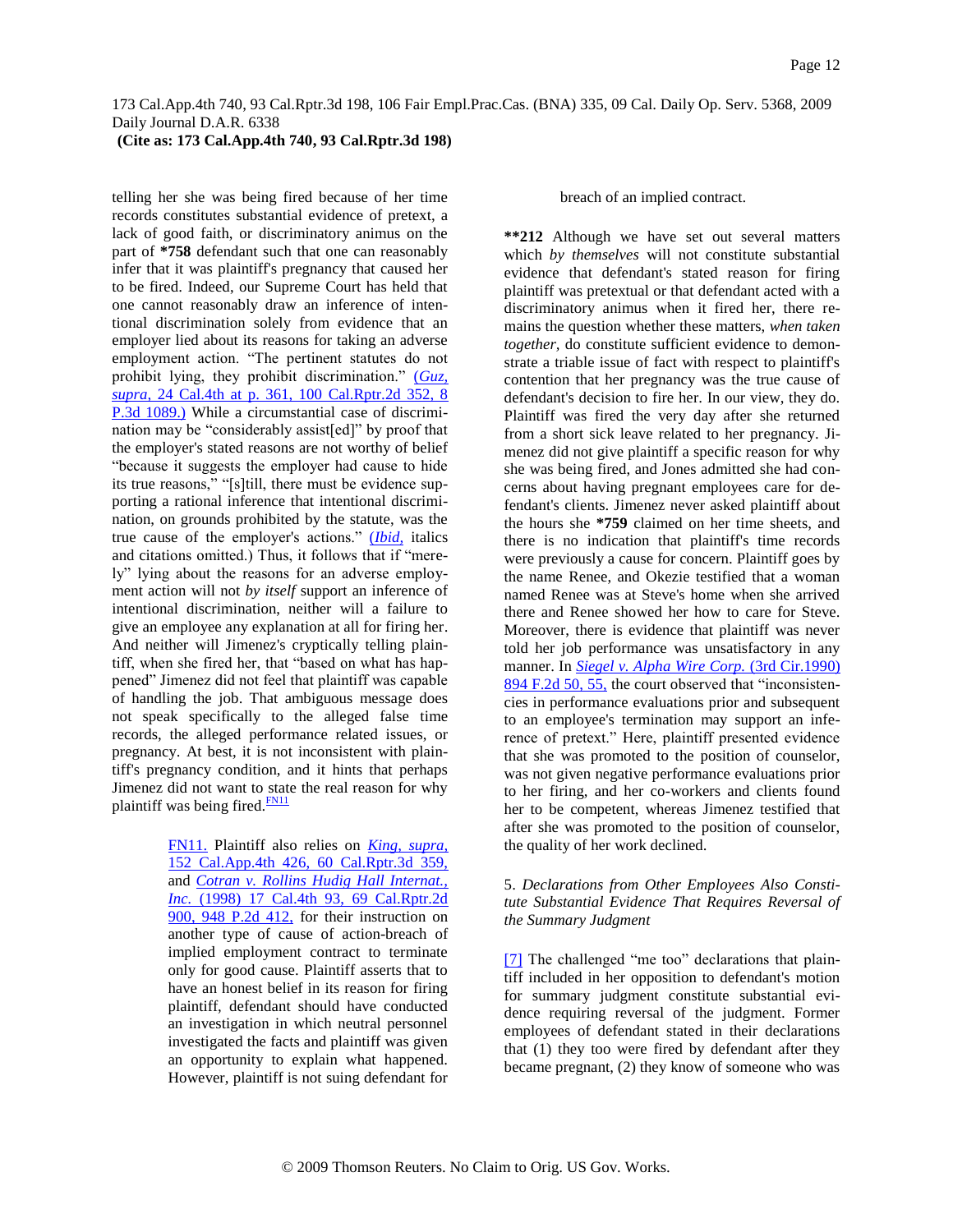## **(Cite as: 173 Cal.App.4th 740, 93 Cal.Rptr.3d 198)**

fired by defendant because she was pregnant, (3) they resigned because Jimenez made their work stressful after they notified her they were trying to become pregnant, or (4) they know of occasions when employees who were dishonest or cited for dishonesty, were not fired by defendant. These employees worked at the same facility where plaintiff worked, they were supervised by the same people that supervised plaintiff (Jimenez and Sandgren), and their supervisors were, in turn, supervised by Jones. This is substantial evidence sufficient to raise a triable issue of material fact as to why defendant fired plain-tiff.<sup>[FN12](#page-12-0)</sup>

> <span id="page-12-1"></span><span id="page-12-0"></span>[FN12.](#page-12-1) The record contains evidence of comments made by Jimenez about pregnancy. When told that one of defendant's employees was trying to become pregnant, Jimenez is reported to have remarked that the employee should have a drink instead. The comment was made in approximately July 2005. Jimenez is also reported to have asked: "Why would you want to become pregnant?" The comments are not per se evidence of a discriminatory animus based on pregnancy, if only because the context of the comments is not known.

Defendant asserts these remarks by Jimenez are reasonably seen as "stray remarks" that carry little or no weight on the issue whether the firing of plaintiff was the result of discriminatory animus on the part of defendant. [\(](http://www.westlaw.com/Find/Default.wl?rs=dfa1.0&vr=2.0&DB=3484&FindType=Y&SerialNum=1999136415)*[Horn v. Cushman &](http://www.westlaw.com/Find/Default.wl?rs=dfa1.0&vr=2.0&DB=3484&FindType=Y&SerialNum=1999136415)  Wakefield Western, Inc.* [\(1999\) 72](http://www.westlaw.com/Find/Default.wl?rs=dfa1.0&vr=2.0&DB=3484&FindType=Y&SerialNum=1999136415)  [Cal.App.4th 798, 809-810, 85 Cal.Rptr.2d](http://www.westlaw.com/Find/Default.wl?rs=dfa1.0&vr=2.0&DB=3484&FindType=Y&SerialNum=1999136415)  [459.\)](http://www.westlaw.com/Find/Default.wl?rs=dfa1.0&vr=2.0&DB=3484&FindType=Y&SerialNum=1999136415) We disagree. They are comments that are in the mix of evidence to be presented by plaintiff to the trier of fact, and the trier of fact will determine their importance. The same is true of evidence relating to what some employees perceived as a gay and lesbian subculture of employees at defendant's facility: comments made by Jimenez (who is open about being a lesbian), about heterosexuality and being a lesbian; Jimenez telling her lesbian and gay friends to interview for positions there; and gays and lesbians receiving favorable treatment from defendant.

**\*\*213 \*760** As discussed below, courts have routinely sanctioned use of this "me too" type of evidence. Nevertheless, relying on *[Beyda v. City of Los Angeles](http://www.westlaw.com/Find/Default.wl?rs=dfa1.0&vr=2.0&DB=3484&FindType=Y&SerialNum=1998141857)* (1998) 65 Cal.App.4th 511, 76 Cal.Rptr.2d 547, *[Bey](http://www.westlaw.com/Find/Default.wl?rs=dfa1.0&vr=2.0&FindType=Y&SerialNum=1998141857)[da,](http://www.westlaw.com/Find/Default.wl?rs=dfa1.0&vr=2.0&FindType=Y&SerialNum=1998141857)* and other cases, defendant filed written objections to those portions of the declarations that deal with the topic of pregnancy.

<span id="page-12-3"></span>In *[Beyda, supra,](http://www.westlaw.com/Find/Default.wl?rs=dfa1.0&vr=2.0&DB=3484&FindType=Y&SerialNum=1998141857)* [65 Cal.App.4th 511, 518, 76](http://www.westlaw.com/Find/Default.wl?rs=dfa1.0&vr=2.0&DB=3484&FindType=Y&SerialNum=1998141857)  Cal.Rptr.2d 547, the plaintiff claimed workplace sexual harassment and sought to introduce evidence that some of the defendant's other employees had also been sexually harassed. The *[Beyda](http://www.westlaw.com/Find/Default.wl?rs=dfa1.0&vr=2.0&FindType=Y&SerialNum=1998141857)* court upheld the exclusion of the evidence, saying: "When offered on the theory that respondents are likely to have committed the conduct at issue [in *[Beyda](http://www.westlaw.com/Find/Default.wl?rs=dfa1.0&vr=2.0&FindType=Y&SerialNum=1998141857)* ] simply because they did the same thing before, the evidence goes to propensity, and is inadmissible under **[Evi](http://www.westlaw.com/Find/Default.wl?rs=dfa1.0&vr=2.0&DB=1000207&DocName=CAEVS1101&FindType=L)**[dence Code section 1101,](http://www.westlaw.com/Find/Default.wl?rs=dfa1.0&vr=2.0&DB=1000207&DocName=CAEVS1101&FindType=L) subdivision (a)."  $FNI3$ [\(](http://www.westlaw.com/Find/Default.wl?rs=dfa1.0&vr=2.0&FindType=Y&SerialNum=1998141857)*[Ibid.](http://www.westlaw.com/Find/Default.wl?rs=dfa1.0&vr=2.0&FindType=Y&SerialNum=1998141857)*[\)](http://www.westlaw.com/Find/Default.wl?rs=dfa1.0&vr=2.0&FindType=Y&SerialNum=1998141857) The *[Beyda](http://www.westlaw.com/Find/Default.wl?rs=dfa1.0&vr=2.0&FindType=Y&SerialNum=1998141857)* court stated that rather than lacking probative value, the evidence was actually too relevant and had too much probative value. [\(](http://www.westlaw.com/Find/Default.wl?rs=dfa1.0&vr=2.0&FindType=Y&SerialNum=1998141857)*[Ibid.](http://www.westlaw.com/Find/Default.wl?rs=dfa1.0&vr=2.0&FindType=Y&SerialNum=1998141857)*[\)](http://www.westlaw.com/Find/Default.wl?rs=dfa1.0&vr=2.0&FindType=Y&SerialNum=1998141857) However, *[Beyda](http://www.westlaw.com/Find/Default.wl?rs=dfa1.0&vr=2.0&FindType=Y&SerialNum=1998141857)* did not address whether the evidence could be admitted under the provisions of subdivision (b) of [Evidence Code section 1101.](http://www.westlaw.com/Find/Default.wl?rs=dfa1.0&vr=2.0&DB=1000207&DocName=CAEVS1101&FindType=L) As discussed below, many courts have held that evidence of the type sought to be introduced by the plaintiff in *[Bey](http://www.westlaw.com/Find/Default.wl?rs=dfa1.0&vr=2.0&FindType=Y&SerialNum=1998141857)[da,](http://www.westlaw.com/Find/Default.wl?rs=dfa1.0&vr=2.0&FindType=Y&SerialNum=1998141857)* and by the plaintiff in the instant case, is admissible under [rule 404\(b\) of the Federal Rules of Evi](http://www.westlaw.com/Find/Default.wl?rs=dfa1.0&vr=2.0&DB=1004365&DocName=USFRER404&FindType=L)[dence](http://www.westlaw.com/Find/Default.wl?rs=dfa1.0&vr=2.0&DB=1004365&DocName=USFRER404&FindType=L) to show intent or motive, for the purpose of casting doubt on an employer's stated reason for an adverse employment action, and thereby creating a triable issue of material fact as to whether the stated reason was merely a pretext and the actual reason was wrongful under employment law.

> <span id="page-12-2"></span>[FN13.](#page-12-3) [Evidence Code section 1101](http://www.westlaw.com/Find/Default.wl?rs=dfa1.0&vr=2.0&DB=1000207&DocName=CAEVS1101&FindType=L) provides in relevant part: "(a) Except as provided in this section ..., evidence of a person's character or a trait of his or her character (whether in the form of an opinion, evidence of reputation, or evidence of specific instances of his or her conduct) is inadmissible when offered to prove his or her conduct on a specified occasion.

"(b) Nothing in this section prohibits the admission of evidence that a person com-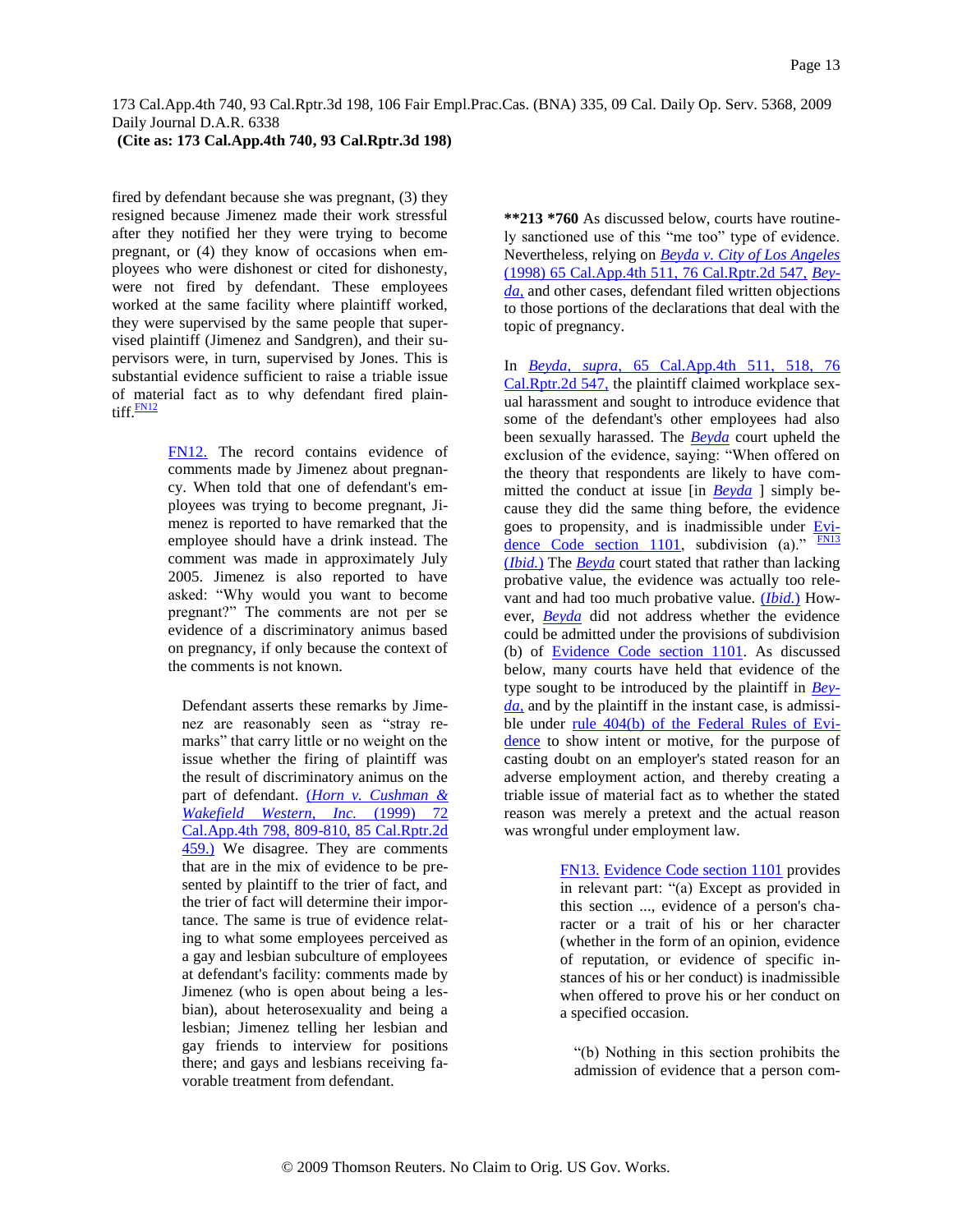mitted a crime, civil wrong, or other act when relevant to prove some fact (such as motive, opportunity, intent, preparation, plan, knowledge, identity, absence of mistake or accident, ... ) other than his or her disposition to commit such an act.

"(c) Nothing in this section affects the admissibility of evidence offered to support or attack the credibility of a witness."

[Rule 404 of the Federal Rules of Evidence](http://www.westlaw.com/Find/Default.wl?rs=dfa1.0&vr=2.0&DB=1004365&DocName=USFRER404&FindType=L) (28 U.S.C.) contains similar provisions. It states in relevant part: "(a) Evidence of a person's character or a trait of character is not admissible for the purpose of proving action in conformity therewith on a particular occasion, except: ... [¶ s] (3) Evidence of the character of a witness [including character for truthfulness], as provided in Rules 607, 608, and 609.

"(b) Evidence of other crimes, wrongs, or acts is not admissible to prove the character of a person in order to show action in conformity therewith. It may, however, be admissible for other purposes, such as proof of motive, opportunity, intent, preparation, plan, knowledge, identity, or absence of mistake or accident, ..."

### **\*761** a. *The Declarations*

Melissa Wyatt stated in a declaration that she worked for defendant as a counselor from March 2004 to March 2005, and **\*\*214** she was present at a meeting in January 2005 when Jimenez and Jones discussed another employee, Diana Olivas, who was pregnant. Jimenez and Jones told Wyatt they wanted to fire Olivas because she was pregnant and they were worried about being liable in case she was injured, but they couldn't do that because it was illegal. So Jimenez and Jones discussed reasons they could use to fire her. Noting that Olivas had nicked defendant's client Steve while shaving him, Jimenez and Jones discussed terminating Olivas based on Olivas being too rough with Steve. Ultimately, Jimenez did tell Olivas that she was being fired because she was too rough with Steve, and Wyatt was present when Olivas was fired.

In a second declaration, Melissa Wyatt stated Diana Olivas was fired within a few weeks of when she inquired about maternity leave, and Jones was "extremely worried about Diana's safety and Diana hurting herself on the job." Wyatt also stated that when Jones and the person who formerly held Jimenez's position as program manager, Loraine Sandgren, learned that another employee, Denise Wooten, was pregnant, they "created accusations about Denise in order to terminate her," and Sandgren fired Wooten.

Diana Olivas stated in her declaration that she was six months pregnant when she inquired about maternity leave in March 2005 and was fired by Jimenez. She was told she was being fired because she was rough with Steve in that she nicked him once when she shaved him.

Denise Wooten stated in a declaration that she began working for defendant in February 2004 and learned she was pregnant in November 2004. She told one of defendant's counselors she was pregnant and the counselor told Jones and Sandgren, and a week or two later (in December 2004), Jones called her on the phone and left a message saying that she was being fired.

Wendy Nash stated in her declaration that she learned in late October 2004 she was pregnant. She told a client of defendant that she was caring for at the time about the pregnancy. That client, in turn, told Loraine Sandgren that Nash was pregnant. Within two days of telling the client that she was pregnant, Nash was fired by Sandgren. Sandgren told her she was being fired because she was pregnant.<sup>[FN14](#page-13-0)</sup>

> <span id="page-13-1"></span><span id="page-13-0"></span>[FN14.](#page-13-1) All four of the employees who state they were fired when they became pregnant (plaintiff, Diana Olivas, Denise Wooten and Wendy Nash) worked at defendant's Santa Monica facility, and that facility had the same three supervisors during the period of the firings (2004 and 2005). The supervisors were Jones, Sandgren, and Jimenez. Those matters, coupled with the very short period of time between when three of these four employees state their supervisors learned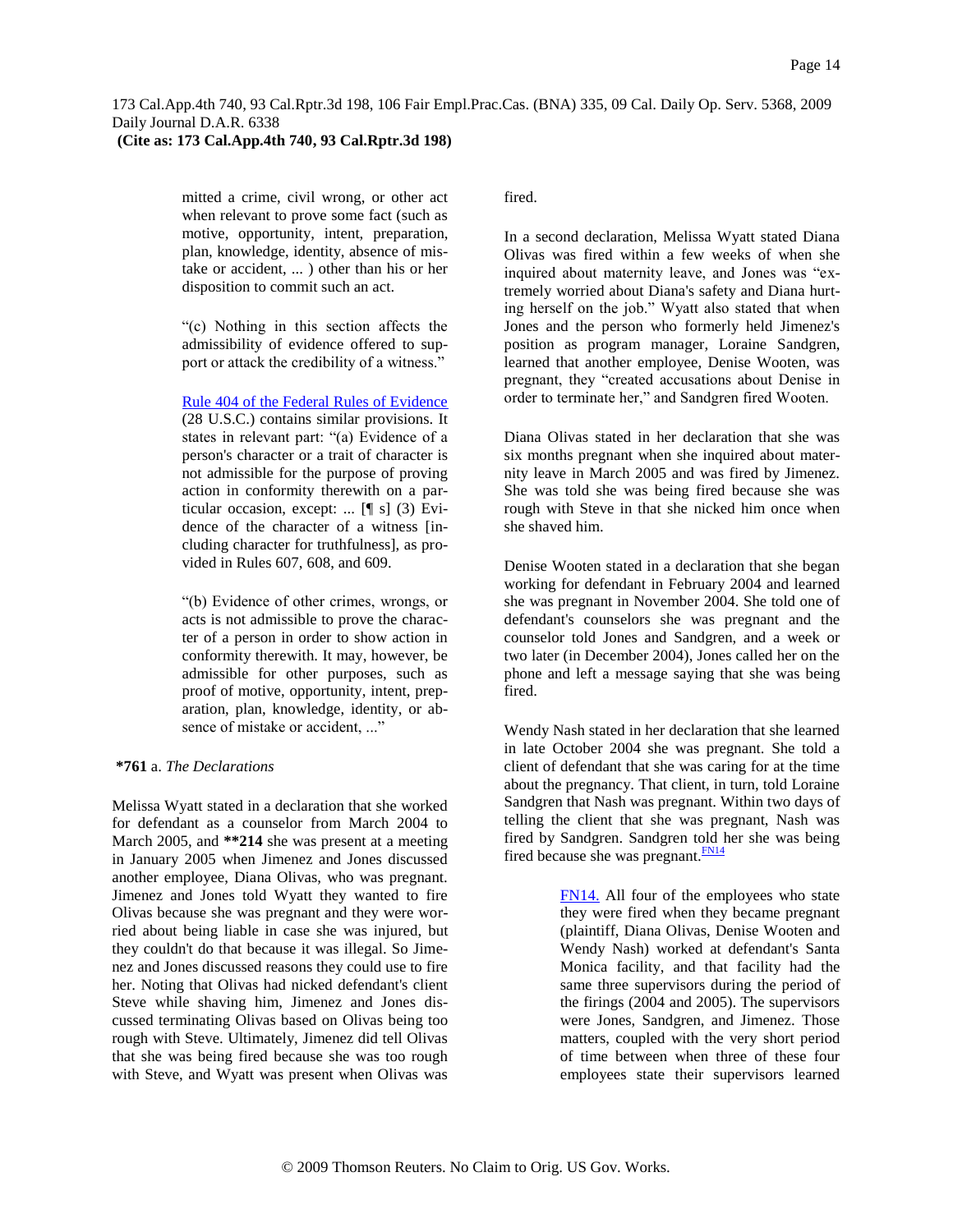they were pregnant and when they were fired, could reasonably be used by a trier of fact as evidence that knowledge of the pregnancies caused the supervisors to fire the employees.

**\*762** Sandra Baeza stated in a declaration that she worked for defendant from August 2003 to July 2005. Jimenez became less friendly to her after she told Jimenez she was trying to become pregnant. She resigned from her position with defendant because Jimenez made it a very stressful place to work. That included Jimenez accusing Baeza of lying on her time card. Baeza told Jimenez she had been told to account for all time worked for a client even if she was not with the client. Regarding other instances of alleged dishonesty at defendant's facility, Baeza stated that one employee was cited for a time card discrepancy but was not fired. Another employee was hired even though defendant knew the employee had a conviction for welfare fraud, and this employee **\*\*215** was eventually fired, but it was only after several months had passed since Baeza told Sandgren that the employee had been fired from a group home for stealing cologne and food. Thus, there is evidence that defendant had tolerated, at least to a certain extent, dishonesty.

Despite its assertion that "me too" evidence is not admissible, defendant itself presented evidence regarding employee pregnancy and pregnancy leaves. Jimenez stated in a declaration that when Danette Knight, one of Steve's caregivers, requested a pregnancy leave in the summer of 2005, Jimenez instructed plaintiff to prepare for Knight's absence by finding alternative care for Steve. Knight stated in a declaration that she became pregnant in early 2005, had her baby in October 2005, worked for defendant during her pregnancy and also took a pregnancy leave of absence, and returned to work beginning January 2006. Knight stated she told plaintiff she was pregnant. Plaintiff presented a different set of facts. She stated in her declaration that Danette Knight did not tell her she was pregnant, and plaintiff did not learn Knight was pregnant until after plaintiff was fired. Rather, it was a vacation request for Knight that prompted plaintiff and Jimenez to talk about finding a replacement for Knight, and during plaintiff's employment, she was not told that Knight had requested pregnancy leave.

Kern Tam stated in a declaration that she is defendant's director of human resources, defendant has over 500 employees, and a majority of them are women. "Often, [defendant's] employees become pregnant and work through their pregnancies and afterward." Tam stated defendant often receives requests for pregnancy leaves and routinely grants such leaves. Defendant's employee handbook contains a pregnancy disability policy permitting pregnant employees to take a leave of absence of up to four months. However, Maya Davis stated in a declaration that she began working for defendant in December 2004, and prior to Danette Knight taking a pregnancy leave, Davis did not know of any of defendant's employees who had been granted such a leave.

## **\*763** b. *Case Law Governing the Declarations*

<span id="page-14-1"></span>In *[Obrey v. Johnson](http://www.westlaw.com/Find/Default.wl?rs=dfa1.0&vr=2.0&DB=506&FindType=Y&SerialNum=2006307648)* [\(9th Cir.2005\) 400 F.3d 691,](http://www.westlaw.com/Find/Default.wl?rs=dfa1.0&vr=2.0&DB=506&FindType=Y&SerialNum=2006307648) the plaintiff alleged his employer engaged in a pattern or practice of racial discrimination in promotions to senior management positions. The court found relevant, and admissible, pattern or practice evidence in the form of (1) a statistical report showing a correlation between race and promotion, $\frac{FN15}{FN15}$  $\frac{FN15}{FN15}$  $\frac{FN15}{FN15}$  (2) testimony of one fellow worker who recalled conversations in which the employer's officials expressed discriminatory bias against persons of the plaintiff's race, saying they weren't good enough to do the job, and (3) anecdotal evidence of three fellow employees who believed they had suffered race discrimination. [\(](http://www.westlaw.com/Find/Default.wl?rs=dfa1.0&vr=2.0&FindType=Y&SerialNum=2006307648)*[Id.](http://www.westlaw.com/Find/Default.wl?rs=dfa1.0&vr=2.0&FindType=Y&SerialNum=2006307648)* [at](http://www.westlaw.com/Find/Default.wl?rs=dfa1.0&vr=2.0&FindType=Y&SerialNum=2006307648)  [pp. 694-699.\)](http://www.westlaw.com/Find/Default.wl?rs=dfa1.0&vr=2.0&FindType=Y&SerialNum=2006307648) The *[Obrey](http://www.westlaw.com/Find/Default.wl?rs=dfa1.0&vr=2.0&FindType=Y&SerialNum=2006307648)* court stated the latter evidence would require the jury to assess the credibility of the three fellow employees to determine the weight of their testimony (mini-trials on the three employees' own claims of being discriminated against), but that did not constitute undue delay or a waste of \*\*216 time under rule 403 of the Federal [Rules of Evidence](http://www.westlaw.com/Find/Default.wl?rs=dfa1.0&vr=2.0&DB=1004365&DocName=USFRER403&FindType=L) (28 U.S.C). [\(](http://www.westlaw.com/Find/Default.wl?rs=dfa1.0&vr=2.0&FindType=Y&SerialNum=2006307648)*[Id.](http://www.westlaw.com/Find/Default.wl?rs=dfa1.0&vr=2.0&FindType=Y&SerialNum=2006307648)* [at pp. 698-699.\)](http://www.westlaw.com/Find/Default.wl?rs=dfa1.0&vr=2.0&FindType=Y&SerialNum=2006307648) [FN16](#page-15-0)

> <span id="page-14-2"></span><span id="page-14-0"></span>[FN15.](#page-14-1) The *[Obrey](http://www.westlaw.com/Find/Default.wl?rs=dfa1.0&vr=2.0&FindType=Y&SerialNum=2006307648)* court stated that statistical evidence is helpful to show a pattern or practice of discrimination, but the court did not state statistical evidence is necessary to demonstrate pattern or practice, and it observed that even though the report sought to be used by the plaintiff in that case did not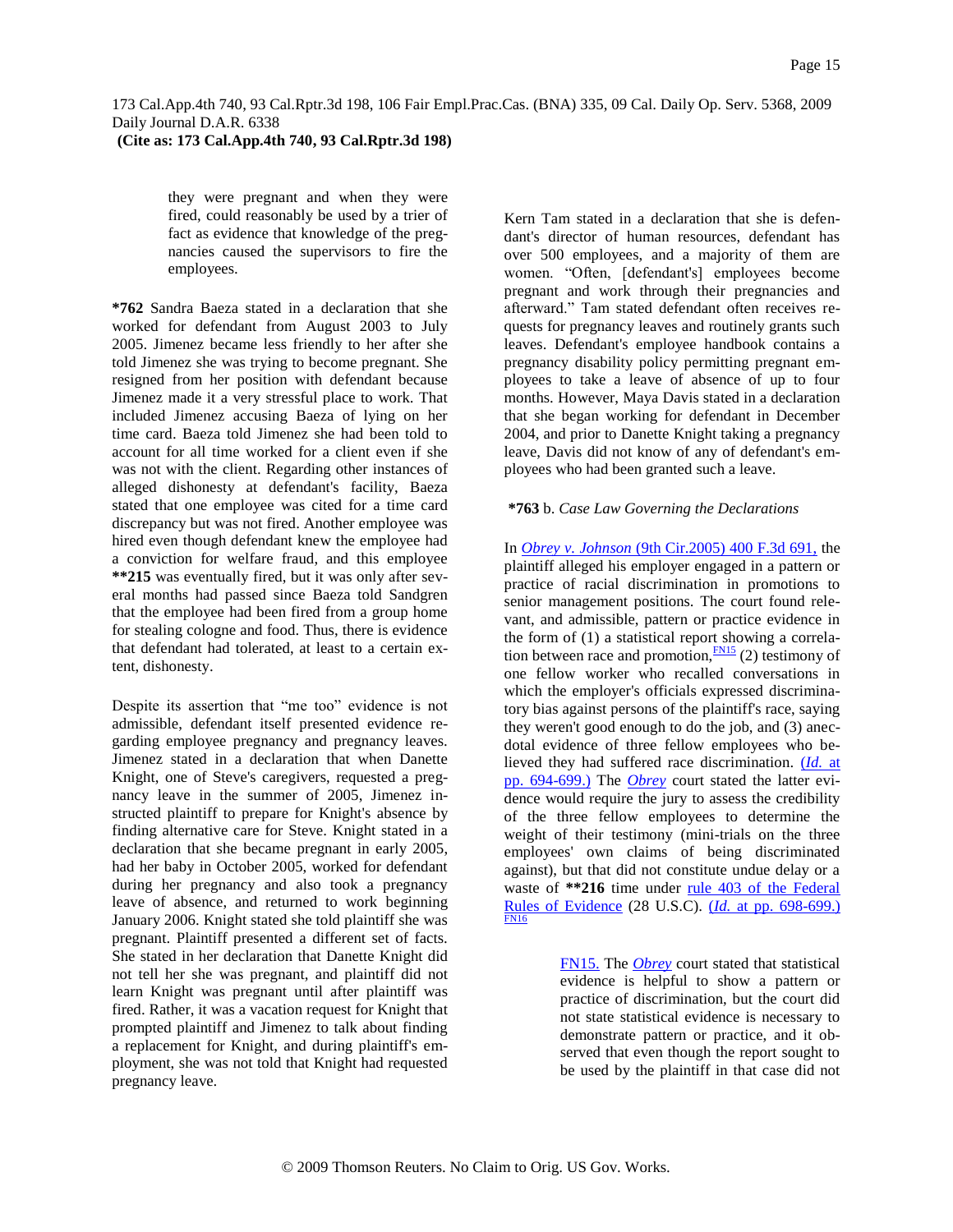account for the relative qualifications of the applicant pool, that factor went to the weight/probative value of the evidence, not its admissibility. [\(](http://www.westlaw.com/Find/Default.wl?rs=dfa1.0&vr=2.0&DB=506&FindType=Y&ReferencePositionType=S&SerialNum=2006307648&ReferencePosition=694)*[Obrey v. Johnson, supra,](http://www.westlaw.com/Find/Default.wl?rs=dfa1.0&vr=2.0&DB=506&FindType=Y&ReferencePositionType=S&SerialNum=2006307648&ReferencePosition=694)* [400 F.3d at pp. 694-696.\)](http://www.westlaw.com/Find/Default.wl?rs=dfa1.0&vr=2.0&DB=506&FindType=Y&ReferencePositionType=S&SerialNum=2006307648&ReferencePosition=694)

<span id="page-15-0"></span>[FN16.](#page-14-2) [Rule 403 of the Federal Rules of](http://www.westlaw.com/Find/Default.wl?rs=dfa1.0&vr=2.0&DB=1004365&DocName=USFRER403&FindType=L) Evi[dence](http://www.westlaw.com/Find/Default.wl?rs=dfa1.0&vr=2.0&DB=1004365&DocName=USFRER403&FindType=L) is similar to [California Evidence Code](http://www.westlaw.com/Find/Default.wl?rs=dfa1.0&vr=2.0&DB=1000207&DocName=CAEVS352&FindType=L)  [section 352.](http://www.westlaw.com/Find/Default.wl?rs=dfa1.0&vr=2.0&DB=1000207&DocName=CAEVS352&FindType=L) [Rule 403](http://www.westlaw.com/Find/Default.wl?rs=dfa1.0&vr=2.0&DB=1004365&DocName=USFRER403&FindType=L) states: "Although relevant, evidence may be excluded if its probative value is substantially outweighed by the danger of unfair prejudice, confusion of the issues, or misleading the jury, or by considerations of undue delay, waste of time, or needless presentation of cumulative evidence." [Section 352](http://www.westlaw.com/Find/Default.wl?rs=dfa1.0&vr=2.0&DB=1000207&DocName=CAEVS352&FindType=L) states: "The court in its discretion may exclude evidence if its probative value is substantially outweighed by the probability that its admission will (a) necessitate undue consumption of time or (b) create substantial danger of undue prejudice, of confusing the issues, or of misleading the jury."

In *[Estes v. Dick Smith Ford, Inc.](http://www.westlaw.com/Find/Default.wl?rs=dfa1.0&vr=2.0&DB=350&FindType=Y&SerialNum=1988113970)* [\(8th Cir.1988\) 856](http://www.westlaw.com/Find/Default.wl?rs=dfa1.0&vr=2.0&DB=350&FindType=Y&SerialNum=1988113970)  F.2d 1097 (implicitly disapproved on other grounds in *[Price Waterhouse v. Hopkins](http://www.westlaw.com/Find/Default.wl?rs=dfa1.0&vr=2.0&DB=708&FindType=Y&SerialNum=1989063356)* [\(1989\) 490 U.S. 228,](http://www.westlaw.com/Find/Default.wl?rs=dfa1.0&vr=2.0&DB=708&FindType=Y&SerialNum=1989063356)  237, 242, 244-245, 109 S.Ct. 1775, 104 L.Ed.2d 268, which grounds were in turn overruled by the Civil Rights Act of 1991 § 107, [42 U.S.C. § 2000e-2\(m\),](http://www.westlaw.com/Find/Default.wl?rs=dfa1.0&vr=2.0&DB=1000546&DocName=42USCAS2000E-2&FindType=L&ReferencePositionType=T&ReferencePosition=SP_ea62000089cc6) *[Pilditch v. Board of Educ. of City of Chicago](http://www.westlaw.com/Find/Default.wl?rs=dfa1.0&vr=2.0&DB=506&FindType=Y&ReferencePositionType=S&SerialNum=1993170008&ReferencePosition=1118)* [\(7th](http://www.westlaw.com/Find/Default.wl?rs=dfa1.0&vr=2.0&DB=506&FindType=Y&ReferencePositionType=S&SerialNum=1993170008&ReferencePosition=1118)  Cir.1993) 3 F.3d 1113, 1118, fn. 2, *[Stender v. Lucky](http://www.westlaw.com/Find/Default.wl?rs=dfa1.0&vr=2.0&DB=345&FindType=Y&ReferencePositionType=S&SerialNum=1992022717&ReferencePosition=1305)  [Stores, Inc.](http://www.westlaw.com/Find/Default.wl?rs=dfa1.0&vr=2.0&DB=345&FindType=Y&ReferencePositionType=S&SerialNum=1992022717&ReferencePosition=1305)* [\(N.D.Cal.1992\) 780 F.Supp. 1302, 1305,](http://www.westlaw.com/Find/Default.wl?rs=dfa1.0&vr=2.0&DB=345&FindType=Y&ReferencePositionType=S&SerialNum=1992022717&ReferencePosition=1305)  fn. 9), *[Estes,](http://www.westlaw.com/Find/Default.wl?rs=dfa1.0&vr=2.0&FindType=Y&SerialNum=1988113970)* the plaintiff sued for age and race discrimination after the defendant car dealer discharged him from his job. The reviewing court reversed a judgment against the plaintiff, finding the trial court erred in excluding the plaintiff's evidence that "tended to show a climate of race and age bias at Dick Smith Ford." [\(](http://www.westlaw.com/Find/Default.wl?rs=dfa1.0&vr=2.0&FindType=Y&SerialNum=1988113970)*[Estes,](http://www.westlaw.com/Find/Default.wl?rs=dfa1.0&vr=2.0&FindType=Y&SerialNum=1988113970)* [at p. 1102.\)](http://www.westlaw.com/Find/Default.wl?rs=dfa1.0&vr=2.0&FindType=Y&SerialNum=1988113970) The *[Estes](http://www.westlaw.com/Find/Default.wl?rs=dfa1.0&vr=2.0&FindType=Y&SerialNum=1988113970)* court stated that while it was true that the plaintiff had to prove that his own termination was unlawful, "[a]s a matter of common sense, however, it is hard to see how evidence which suggests that [the employer] discriminated **\*764** against blacks in hiring would be irrelevant to the question of whether it fired a black employee because of his race." [\(](http://www.westlaw.com/Find/Default.wl?rs=dfa1.0&vr=2.0&FindType=Y&SerialNum=1988113970)*[Id.](http://www.westlaw.com/Find/Default.wl?rs=dfa1.0&vr=2.0&FindType=Y&SerialNum=1988113970)* [at p.](http://www.westlaw.com/Find/Default.wl?rs=dfa1.0&vr=2.0&FindType=Y&SerialNum=1988113970)  [1103.\)](http://www.westlaw.com/Find/Default.wl?rs=dfa1.0&vr=2.0&FindType=Y&SerialNum=1988113970) The court held the same analysis applied to plaintiff's evidence that the employer treated white customers better than black customers, and that one

of the employer's managers, whom the plaintiff asserted participated in the decision to fire the plaintiff, told racist jokes about blacks and referred to black customers and the plaintiff himself as "damn niggers." [\(](http://www.westlaw.com/Find/Default.wl?rs=dfa1.0&vr=2.0&FindType=Y&SerialNum=1988113970)*[Id.](http://www.westlaw.com/Find/Default.wl?rs=dfa1.0&vr=2.0&FindType=Y&SerialNum=1988113970)* [at p. 1104.\)](http://www.westlaw.com/Find/Default.wl?rs=dfa1.0&vr=2.0&FindType=Y&SerialNum=1988113970)

The *[Estes](http://www.westlaw.com/Find/Default.wl?rs=dfa1.0&vr=2.0&FindType=Y&SerialNum=1988113970)* court observed that a wholesale exclusion of such evidence "can be especially damaging in employment discrimination cases, in which plaintiffs must face the difficult task of persuading the factfinder to disbelieve an employer's account of its own motives." [\(](http://www.westlaw.com/Find/Default.wl?rs=dfa1.0&vr=2.0&DB=350&FindType=Y&ReferencePositionType=S&SerialNum=1988113970&ReferencePosition=1103)*[Estes, supra,](http://www.westlaw.com/Find/Default.wl?rs=dfa1.0&vr=2.0&DB=350&FindType=Y&ReferencePositionType=S&SerialNum=1988113970&ReferencePosition=1103)* [856 F.2d at p. 1103.\)](http://www.westlaw.com/Find/Default.wl?rs=dfa1.0&vr=2.0&DB=350&FindType=Y&ReferencePositionType=S&SerialNum=1988113970&ReferencePosition=1103) The court then went on to quote from *[Riordan v. Kempin](http://www.westlaw.com/Find/Default.wl?rs=dfa1.0&vr=2.0&DB=350&FindType=Y&SerialNum=1987124589)[ers](http://www.westlaw.com/Find/Default.wl?rs=dfa1.0&vr=2.0&DB=350&FindType=Y&SerialNum=1987124589)* [\(7th Cir.1987\) 831 F.2d 690,](http://www.westlaw.com/Find/Default.wl?rs=dfa1.0&vr=2.0&DB=350&FindType=Y&SerialNum=1987124589) where that court observed that the law tries to protect employees from being treated more harshly than they would be treated " 'if they were a different race, sex, religion, or national origin, but it has difficulty achieving this goal because it is so easy to concoct a plausible reason for ... firing ... a worker who is not superlative. A plaintiff's ability to prove discrimination indirectly, circumstantially, must not be crippled by evidentiary rulings that keep out probative evidence because of crabbed notions of relevance or excessive mistrust of juries." " [\(](http://www.westlaw.com/Find/Default.wl?rs=dfa1.0&vr=2.0&DB=350&FindType=Y&ReferencePositionType=S&SerialNum=1988113970&ReferencePosition=1103)*[Estes, supra,](http://www.westlaw.com/Find/Default.wl?rs=dfa1.0&vr=2.0&DB=350&FindType=Y&ReferencePositionType=S&SerialNum=1988113970&ReferencePosition=1103)* [856 F.2d at p. 1103.\)](http://www.westlaw.com/Find/Default.wl?rs=dfa1.0&vr=2.0&DB=350&FindType=Y&ReferencePositionType=S&SerialNum=1988113970&ReferencePosition=1103) The *[Estes](http://www.westlaw.com/Find/Default.wl?rs=dfa1.0&vr=2.0&FindType=Y&SerialNum=1988113970)* court observed that such "[c]ircumstantial proof of discrimination typically includes unflattering testimony about the employer's history and work practices-evidence which in other kinds of cases may well unfairly prejudice the jury against the defendant. In discrimination cases, however, such background evidence may be critical for the jury's assessment of whether a given employer was more likely than not to have acted from an unlawful motive." [\(](http://www.westlaw.com/Find/Default.wl?rs=dfa1.0&vr=2.0&FindType=Y&SerialNum=1988113970)*[Ibid.](http://www.westlaw.com/Find/Default.wl?rs=dfa1.0&vr=2.0&FindType=Y&SerialNum=1988113970)*[\)](http://www.westlaw.com/Find/Default.wl?rs=dfa1.0&vr=2.0&FindType=Y&SerialNum=1988113970) The court also stated that the defendant in *[Estes](http://www.westlaw.com/Find/Default.wl?rs=dfa1.0&vr=2.0&FindType=Y&SerialNum=1988113970)* had "confuse[d] the **\*\*217** sufficiency of evidence to establish a violation with its admissibility. Evidence of prior acts of discrimination is relevant to an employer's motive in discharging a plaintiff, even where this evidence is not extensive enough to establish discriminatory animus by itself." [\(](http://www.westlaw.com/Find/Default.wl?rs=dfa1.0&vr=2.0&FindType=Y&SerialNum=1988113970)*[Id.](http://www.westlaw.com/Find/Default.wl?rs=dfa1.0&vr=2.0&FindType=Y&SerialNum=1988113970)* [at p. 1104.\)](http://www.westlaw.com/Find/Default.wl?rs=dfa1.0&vr=2.0&FindType=Y&SerialNum=1988113970) The court added that although the jury might not have accepted the plaintiff's version of events at work, "he should have been allowed to present this evidence at trial." [\(](http://www.westlaw.com/Find/Default.wl?rs=dfa1.0&vr=2.0&FindType=Y&SerialNum=1988113970)*[Ibid.](http://www.westlaw.com/Find/Default.wl?rs=dfa1.0&vr=2.0&FindType=Y&SerialNum=1988113970)*[\)](http://www.westlaw.com/Find/Default.wl?rs=dfa1.0&vr=2.0&FindType=Y&SerialNum=1988113970)

The *[Estes](http://www.westlaw.com/Find/Default.wl?rs=dfa1.0&vr=2.0&FindType=Y&SerialNum=1988113970)* court also noted that while exclusion of any one of the pieces of evidence rejected by the trial court might not have been sufficiently prejudicial to require a reversal of the judgment, cumulatively the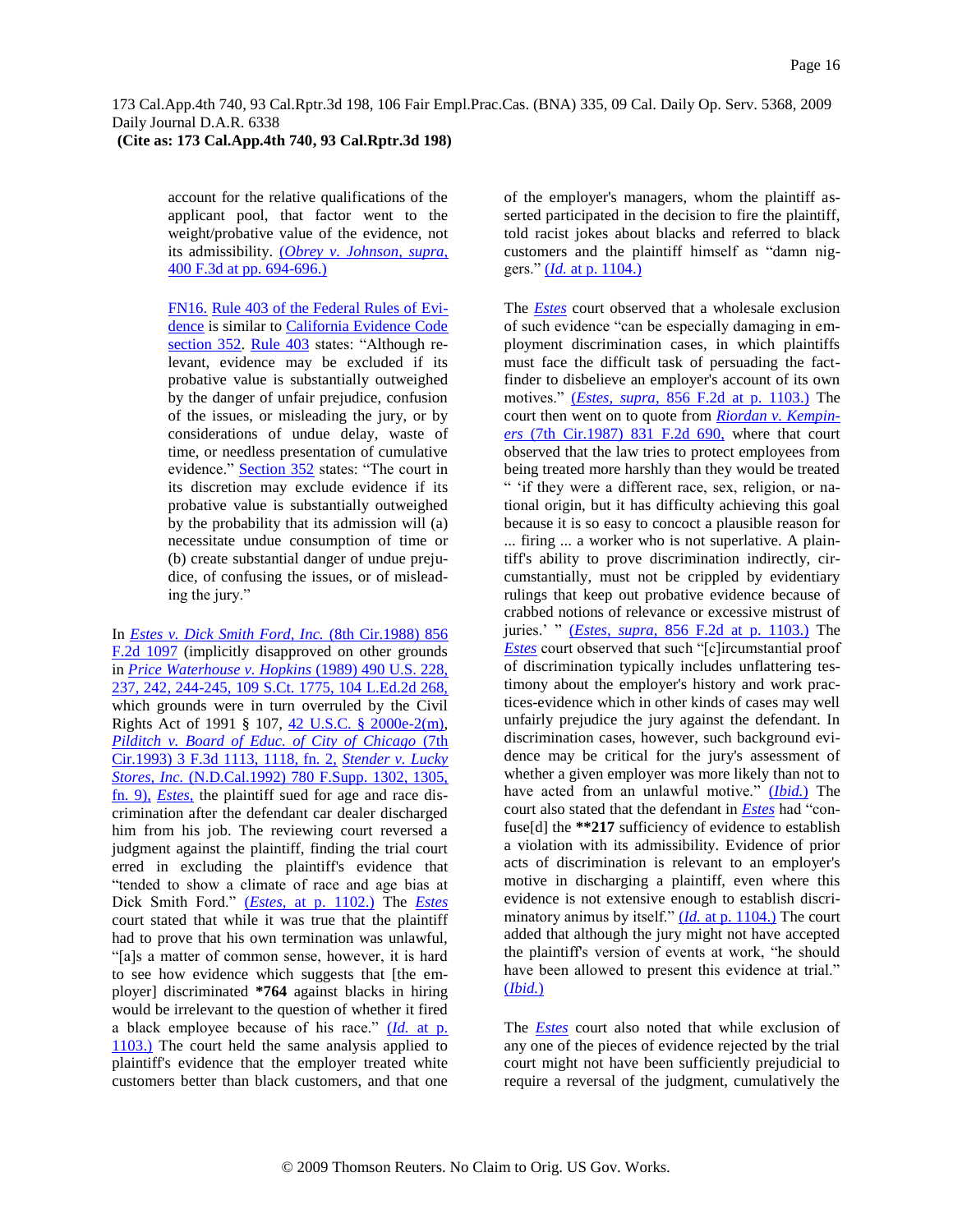## **(Cite as: 173 Cal.App.4th 740, 93 Cal.Rptr.3d 198)**

exclusions "ma[d]e a significant difference to Estes's chances of persuading the jury. In effect, the District Court limited Estes to proving [his employer's] discriminatory intent solely from the facts of his own discharge. Here, as in most discrimination cases, the facts of the discharge were inconclusive. [The employer's] explanation that Estes was discharged for poor performance was facially plausible and difficult to refute. Although Estes could respond that **\*765** [the employer] had changed its initial explanation, and Estes had been an adequate employee, these facts did not, without some other evidence of discriminatory animus, present a tangible reason for disbelieving [the employer's] account of its motives. [¶] Estes's offer of proof concerning [the employer's] workplace and prior discriminatory acts could have provided this other evidence." [\(](http://www.westlaw.com/Find/Default.wl?rs=dfa1.0&vr=2.0&DB=350&FindType=Y&ReferencePositionType=S&SerialNum=1988113970&ReferencePosition=1105)*[Estes, supra,](http://www.westlaw.com/Find/Default.wl?rs=dfa1.0&vr=2.0&DB=350&FindType=Y&ReferencePositionType=S&SerialNum=1988113970&ReferencePosition=1105)* [856 F.2d at p.](http://www.westlaw.com/Find/Default.wl?rs=dfa1.0&vr=2.0&DB=350&FindType=Y&ReferencePositionType=S&SerialNum=1988113970&ReferencePosition=1105)  [1105.\)](http://www.westlaw.com/Find/Default.wl?rs=dfa1.0&vr=2.0&DB=350&FindType=Y&ReferencePositionType=S&SerialNum=1988113970&ReferencePosition=1105)

*[Estes](http://www.westlaw.com/Find/Default.wl?rs=dfa1.0&vr=2.0&FindType=Y&SerialNum=1988113970)* was cited with approval in *[Heyne v. Caruso](http://www.westlaw.com/Find/Default.wl?rs=dfa1.0&vr=2.0&DB=506&FindType=Y&ReferencePositionType=S&SerialNum=1995223930&ReferencePosition=1480)* (9th Cir.1995) 69 F.3d 1475, 1480 [\(](http://www.westlaw.com/Find/Default.wl?rs=dfa1.0&vr=2.0&FindType=Y&SerialNum=1995223930)*[Heyne](http://www.westlaw.com/Find/Default.wl?rs=dfa1.0&vr=2.0&FindType=Y&SerialNum=1995223930)* [\),](http://www.westlaw.com/Find/Default.wl?rs=dfa1.0&vr=2.0&FindType=Y&SerialNum=1995223930) where the plaintiff presented a prima facie case of quid pro quo sexual harassment by the owner of the restaurant where she worked, who fired her the day after she refused his sexual proposition, and the owner asserted a legitimate reason for the firing, to wit, that the plaintiff was late in opening up the restaurant on two consecutive mornings. The *[Heyne](http://www.westlaw.com/Find/Default.wl?rs=dfa1.0&vr=2.0&FindType=Y&SerialNum=1995223930)* court held the trial court committed prejudicial error in excluding the testimonial evidence of other female employees at the restaurant who allegedly were sexually harassed by the owner. The court stated: "It is clear that an employer's conduct tending to demonstrate hostility towards a certain group is both relevant and admissible where the employer's general hostility towards that group is the true reason behind firing an employee who is a member of that group." [\(](http://www.westlaw.com/Find/Default.wl?rs=dfa1.0&vr=2.0&FindType=Y&SerialNum=1995223930)*[Id.](http://www.westlaw.com/Find/Default.wl?rs=dfa1.0&vr=2.0&FindType=Y&SerialNum=1995223930)* [at p.](http://www.westlaw.com/Find/Default.wl?rs=dfa1.0&vr=2.0&FindType=Y&SerialNum=1995223930)  [1479.\)](http://www.westlaw.com/Find/Default.wl?rs=dfa1.0&vr=2.0&FindType=Y&SerialNum=1995223930) The court cited a prior United States Supreme Court case that noted an employer's mental processes seldom can be presented by eyewitness accounts and therefore evidence that the employer has a discriminatory attitude in general is relevant and admissible to prove discrimination. [\(](http://www.westlaw.com/Find/Default.wl?rs=dfa1.0&vr=2.0&FindType=Y&SerialNum=1995223930)*[Id.](http://www.westlaw.com/Find/Default.wl?rs=dfa1.0&vr=2.0&FindType=Y&SerialNum=1995223930)* [at pp. 1479-1480.\)](http://www.westlaw.com/Find/Default.wl?rs=dfa1.0&vr=2.0&FindType=Y&SerialNum=1995223930) The *[Heyne](http://www.westlaw.com/Find/Default.wl?rs=dfa1.0&vr=2.0&FindType=Y&SerialNum=1995223930)* court observed that although the employer's alleged harassment of other female employees could not be used by the plaintiff to prove that the employer propositioned her on the night before she was fired, that is, could not be used to show his character in order to prove that he acted towards the plaintiff in conformity with that character, it was admissible to

prove his motive or intent in discharging the plaintiff. [\(Fed. Rules Evid., rule 404,](http://www.westlaw.com/Find/Default.wl?rs=dfa1.0&vr=2.0&DB=1004365&DocName=USFRER404&FindType=L) fn. 13, *ante.*) If the plaintiff could show that the employer sexually harassed other female employees, such evidence would be relative and probative of his general disrespect and sexual objectification of female employees, and such an attitude is relevant to the issue of his motive for firing the plaintiff. [\(](http://www.westlaw.com/Find/Default.wl?rs=dfa1.0&vr=2.0&FindType=Y&SerialNum=1995223930)*[Id.](http://www.westlaw.com/Find/Default.wl?rs=dfa1.0&vr=2.0&FindType=Y&SerialNum=1995223930)* [at p. 1480.\)](http://www.westlaw.com/Find/Default.wl?rs=dfa1.0&vr=2.0&FindType=Y&SerialNum=1995223930) The probative value of the evidence "is especially high "because of the inherent **\*\*218** difficulty of proving state of mind.' [Citation.]" *([Ibid.](http://www.westlaw.com/Find/Default.wl?rs=dfa1.0&vr=2.0&FindType=Y&SerialNum=1995223930)[\)](http://www.westlaw.com/Find/Default.wl?rs=dfa1.0&vr=2.0&FindType=Y&SerialNum=1995223930)* <sup>[FN17](#page-16-0)</sup>

> <span id="page-16-1"></span><span id="page-16-0"></span>[FN17.](#page-16-1) In *[People v. Ewoldt](http://www.westlaw.com/Find/Default.wl?rs=dfa1.0&vr=2.0&DB=661&FindType=Y&SerialNum=1994057153)* [\(1994\) 7 Cal.4th](http://www.westlaw.com/Find/Default.wl?rs=dfa1.0&vr=2.0&DB=661&FindType=Y&SerialNum=1994057153)  380, 27 Cal.Rptr.2d 646, 867 P.2d 757, the court addressed evidence of uncharged acts admissible under [Evidence Code section](http://www.westlaw.com/Find/Default.wl?rs=dfa1.0&vr=2.0&DB=1000207&DocName=CAEVS1101&FindType=L)  [1101,](http://www.westlaw.com/Find/Default.wl?rs=dfa1.0&vr=2.0&DB=1000207&DocName=CAEVS1101&FindType=L) subdivision (b), (fn. 13, *ante* ), to prove the actor's intent in committing a charged act. "Evidence of intent is admissible to prove that, if the defendant committed the act alleged, he or she did so with the intent that comprises an element of the charged offense. "In proving intent, the act is conceded or assumed; what is sought is the state of mind that accompanied it.' [Citation.]" [\(](http://www.westlaw.com/Find/Default.wl?rs=dfa1.0&vr=2.0&DB=661&FindType=Y&SerialNum=1994057153)*[Id.](http://www.westlaw.com/Find/Default.wl?rs=dfa1.0&vr=2.0&DB=661&FindType=Y&SerialNum=1994057153)* [at p. 394, fn. 2, 27 Cal.Rptr.2d](http://www.westlaw.com/Find/Default.wl?rs=dfa1.0&vr=2.0&DB=661&FindType=Y&SerialNum=1994057153)  [646, 867 P.2d 757,](http://www.westlaw.com/Find/Default.wl?rs=dfa1.0&vr=2.0&DB=661&FindType=Y&SerialNum=1994057153) italics omitted.) " "[T]he recurrence of a similar result ... tends (increasingly with each instance) to negative accident or inadvertence or self-defense or good faith or other innocent mental state, and tends to establish (provisionally, at least, though not certainly) the presence of the normal, i.e., criminal, intent accompanying such an act....' [Citation.] In order to be admissible to prove intent, the uncharged misconduct must be sufficiently similar to support the inference that the defendant " "probably harbor[ed] the same intent in each instance." [Citations.]" [Citation.]" [\(](http://www.westlaw.com/Find/Default.wl?rs=dfa1.0&vr=2.0&DB=661&FindType=Y&SerialNum=1994057153)*[Id.](http://www.westlaw.com/Find/Default.wl?rs=dfa1.0&vr=2.0&DB=661&FindType=Y&SerialNum=1994057153)* [at p.](http://www.westlaw.com/Find/Default.wl?rs=dfa1.0&vr=2.0&DB=661&FindType=Y&SerialNum=1994057153)  [402, 27 Cal.Rptr.2d 646, 867 P.2d 757.\)](http://www.westlaw.com/Find/Default.wl?rs=dfa1.0&vr=2.0&DB=661&FindType=Y&SerialNum=1994057153) [Subdivision \(b\) of section 1101](http://www.westlaw.com/Find/Default.wl?rs=dfa1.0&vr=2.0&DB=1000207&DocName=CAEVS1101&FindType=L) applies to the admission of evidence of crimes, *civil wrongs,* and other acts to prove, among other things, intent and motive.

**\*766** Other courts have used the same analysis to find that similar evidence was relevant and admissible. In *[Shattuck v. Kinetic Concepts, Inc.](http://www.westlaw.com/Find/Default.wl?rs=dfa1.0&vr=2.0&DB=506&FindType=Y&SerialNum=1995075963)* [\(5th Cir.1995\) 49](http://www.westlaw.com/Find/Default.wl?rs=dfa1.0&vr=2.0&DB=506&FindType=Y&SerialNum=1995075963)  F.3d 1106, an age discrimination suit brought by a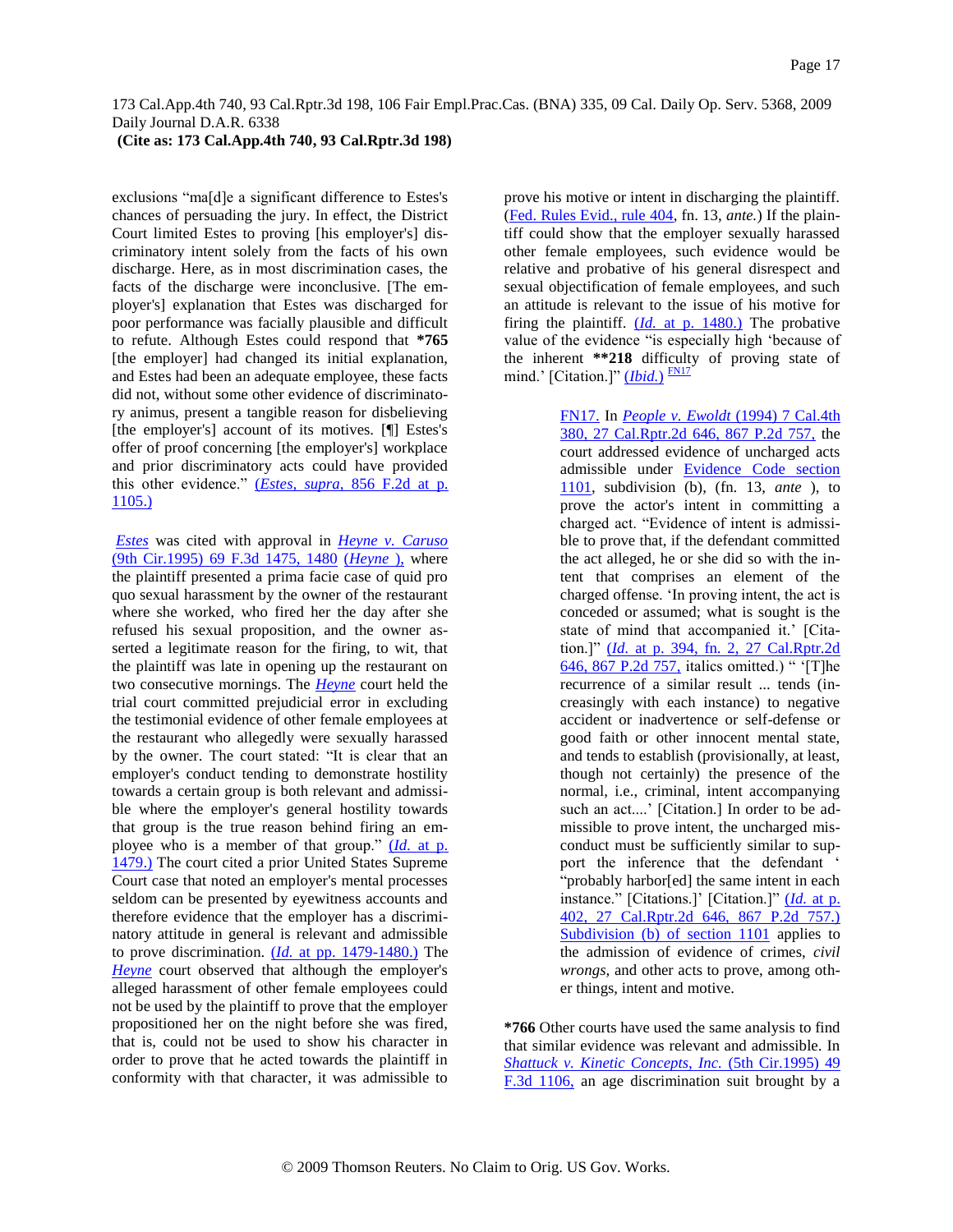## **(Cite as: 173 Cal.App.4th 740, 93 Cal.Rptr.3d 198)**

discharged employee, the court observed that even though the employee's failure to promote cause of action was time barred, a vice-president's prior comment to the plaintiff that the plaintiff's age was the reason he was not being promoted was relevant to the issue of the employer's motivation for subsequently discharging the employee. [\(](http://www.westlaw.com/Find/Default.wl?rs=dfa1.0&vr=2.0&FindType=Y&SerialNum=1995075963)*[Id.](http://www.westlaw.com/Find/Default.wl?rs=dfa1.0&vr=2.0&FindType=Y&SerialNum=1995075963)* [at p. 1109.\)](http://www.westlaw.com/Find/Default.wl?rs=dfa1.0&vr=2.0&FindType=Y&SerialNum=1995075963) Also relevant and admissible was evidence that (1) after the plaintiff was discharged, one of defendant's executives stated plaintiff's age was the reason for the discharge, and (2) other employees were discriminated against on the basis of their age. [\(](http://www.westlaw.com/Find/Default.wl?rs=dfa1.0&vr=2.0&FindType=Y&SerialNum=1995075963)*[Ibid.](http://www.westlaw.com/Find/Default.wl?rs=dfa1.0&vr=2.0&FindType=Y&SerialNum=1995075963)*[\)](http://www.westlaw.com/Find/Default.wl?rs=dfa1.0&vr=2.0&FindType=Y&SerialNum=1995075963) Regarding the latter evidence, the court said: "There is no proscription of evidence of discrimination against other members of the plaintiff's protected class; to the contrary, such evidence may be highly probative, de-pending on the circumstances." [\(](http://www.westlaw.com/Find/Default.wl?rs=dfa1.0&vr=2.0&FindType=Y&SerialNum=1995075963)*[Id.](http://www.westlaw.com/Find/Default.wl?rs=dfa1.0&vr=2.0&FindType=Y&SerialNum=1995075963)* [at pp. 1109-1110,](http://www.westlaw.com/Find/Default.wl?rs=dfa1.0&vr=2.0&FindType=Y&SerialNum=1995075963) fn. omitted.) In *[Spulak v. K Mart Corp.](http://www.westlaw.com/Find/Default.wl?rs=dfa1.0&vr=2.0&DB=350&FindType=Y&SerialNum=1990023323)* [\(10th](http://www.westlaw.com/Find/Default.wl?rs=dfa1.0&vr=2.0&DB=350&FindType=Y&SerialNum=1990023323)  Cir.1990) 894 F.2d 1150, disapproved on another point in *[Hazen Paper Co. v. Biggins](http://www.westlaw.com/Find/Default.wl?rs=dfa1.0&vr=2.0&DB=708&FindType=Y&SerialNum=1993088144)* [\(1993\) 507](http://www.westlaw.com/Find/Default.wl?rs=dfa1.0&vr=2.0&DB=708&FindType=Y&SerialNum=1993088144)  U.S. 604, 615-616, 113 S.Ct. 1701, 123 L.Ed.2d 338, the court stated that "[a]s a general rule, the testimony of other employees about their treatment by the defendant is relevant to the issue of the employer's discriminatory intent." [\(](http://www.westlaw.com/Find/Default.wl?rs=dfa1.0&vr=2.0&FindType=Y&SerialNum=1990023323)*[Spulak,](http://www.westlaw.com/Find/Default.wl?rs=dfa1.0&vr=2.0&FindType=Y&SerialNum=1990023323)* [at p. 1156.\)](http://www.westlaw.com/Find/Default.wl?rs=dfa1.0&vr=2.0&FindType=Y&SerialNum=1990023323) The court cited another court's "holding that [such] evidence [is] probative of the defendant's discriminatory intent and create[s] a fact question on the issue of pretext." [\(](http://www.westlaw.com/Find/Default.wl?rs=dfa1.0&vr=2.0&FindType=Y&SerialNum=1990023323)*[Ibid.](http://www.westlaw.com/Find/Default.wl?rs=dfa1.0&vr=2.0&FindType=Y&SerialNum=1990023323)*[\)](http://www.westlaw.com/Find/Default.wl?rs=dfa1.0&vr=2.0&FindType=Y&SerialNum=1990023323) *[Bihun v. AT&T Information Systems, Inc.](http://www.westlaw.com/Find/Default.wl?rs=dfa1.0&vr=2.0&DB=3484&FindType=Y&SerialNum=1993056061)* (1993) 13 Cal.App.4th 976, 16 Cal.Rptr.2d 787, disapproved on another point in *[Lakin v. Watkins Asso](http://www.westlaw.com/Find/Default.wl?rs=dfa1.0&vr=2.0&DB=661&FindType=Y&SerialNum=1993236252)[ciated Industries](http://www.westlaw.com/Find/Default.wl?rs=dfa1.0&vr=2.0&DB=661&FindType=Y&SerialNum=1993236252)* [\(1993\) 6 Cal.4th 644, 664, 25](http://www.westlaw.com/Find/Default.wl?rs=dfa1.0&vr=2.0&DB=661&FindType=Y&SerialNum=1993236252)  Cal.Rptr.2d 109, 863 P.2d 179, is a sexual harassment case in which the court held that testimony regarding the defendant's area vice-president's sexual harassment of other employees was admissible to show the defendant employer's knowledge of the misconduct. [\(](http://www.westlaw.com/Find/Default.wl?rs=dfa1.0&vr=2.0&DB=3484&FindType=Y&SerialNum=1993056061)*[Bihun,](http://www.westlaw.com/Find/Default.wl?rs=dfa1.0&vr=2.0&DB=3484&FindType=Y&SerialNum=1993056061)* [at pp. 987-988, 990-991, 16](http://www.westlaw.com/Find/Default.wl?rs=dfa1.0&vr=2.0&DB=3484&FindType=Y&SerialNum=1993056061)  [Cal.Rptr.2d 787.\)](http://www.westlaw.com/Find/Default.wl?rs=dfa1.0&vr=2.0&DB=3484&FindType=Y&SerialNum=1993056061)

Recently the United States Supreme Court, in a case involving a claim of age discrimination in employment, took up the question of the admissibility of evidence from several former employees of the defendant who claimed that they too were discriminated against by the defendant because of their age. [\(](http://www.westlaw.com/Find/Default.wl?rs=dfa1.0&vr=2.0&DB=708&FindType=Y&SerialNum=2015331889)*[Sprint/United Management Co. v. Mendelsohn](http://www.westlaw.com/Find/Default.wl?rs=dfa1.0&vr=2.0&DB=708&FindType=Y&SerialNum=2015331889)* [\(2008\) 552 U.S. ----, 128 S.Ct. 1140, 170 L.Ed.2d 1,](http://www.westlaw.com/Find/Default.wl?rs=dfa1.0&vr=2.0&DB=708&FindType=Y&SerialNum=2015331889) **\*\*219** *[Sprint.](http://www.westlaw.com/Find/Default.wl?rs=dfa1.0&vr=2.0&FindType=Y&SerialNum=2015331889)*[\)](http://www.westlaw.com/Find/Default.wl?rs=dfa1.0&vr=2.0&FindType=Y&SerialNum=2015331889) Unlike the case before us, the former employees in *[Sprint](http://www.westlaw.com/Find/Default.wl?rs=dfa1.0&vr=2.0&FindType=Y&SerialNum=2015331889)* had not worked in the same department, nor been supervised by the same people, as had the plaintiff. The *[Sprint](http://www.westlaw.com/Find/Default.wl?rs=dfa1.0&vr=2.0&FindType=Y&SerialNum=2015331889)* court framed the issue on appeal as follows: "[W]hether, in an **\*767** employment discrimination action, the Federal Rules of Evidence require admission of testimony by nonparties alleging discrimination at the hands of persons who played no role in the adverse employment decision challenged by the plaintiff."  $(552 \text{ U.S. at p.} -128)$ [S.Ct. at p. 1144, 170 L.Ed.2d at p. 6.\)](http://www.westlaw.com/Find/Default.wl?rs=dfa1.0&vr=2.0&DB=708&FindType=Y&ReferencePositionType=S&SerialNum=2015331889&ReferencePosition=1144) The Supreme Court's answer was that the relevance of the evidence "is fact based and depends on many factors, including how closely related the evidence is to the plaintiff's circumstances and theory of the case," and that similar considerations are involved in balancing the probative value of the evidence against its prejudicial effect. (552 U.S. at p. ----, 128 S.Ct. at p. 1147, 170 [L.Ed.2d at p. 9.\)](http://www.westlaw.com/Find/Default.wl?rs=dfa1.0&vr=2.0&DB=708&FindType=Y&ReferencePositionType=S&SerialNum=2015331889&ReferencePosition=1147) Thus, contrary to the analysis of the holding in *[Sprint](http://www.westlaw.com/Find/Default.wl?rs=dfa1.0&vr=2.0&FindType=Y&SerialNum=2015331889)* that is proffered by the defendant in the instant case, there was no wholesale rejection of such "me too" evidence by the Supreme Court, and *[Sprint](http://www.westlaw.com/Find/Default.wl?rs=dfa1.0&vr=2.0&FindType=Y&SerialNum=2015331889)* does not support defendant's assertion that the "me too" evidence presented by plaintiff in this case should be rejected.

Further, whereas the *[Sprint](http://www.westlaw.com/Find/Default.wl?rs=dfa1.0&vr=2.0&FindType=Y&SerialNum=2015331889)* court concluded that (1) the challenged evidence was neither per se admissible nor inadmissible and (2) the trial court should be given the opportunity to clarify the evidentiary ruling it made at trial because the basis of that ruling was not clear, [\(552 U.S. at p. ----, 128 S.Ct. at pp. 1144-1147,](http://www.westlaw.com/Find/Default.wl?rs=dfa1.0&vr=2.0&DB=708&FindType=Y&ReferencePositionType=S&SerialNum=2015331889&ReferencePosition=1144)  [170 L.Ed.2d at pp. 6-9 \),](http://www.westlaw.com/Find/Default.wl?rs=dfa1.0&vr=2.0&DB=708&FindType=Y&ReferencePositionType=S&SerialNum=2015331889&ReferencePosition=1144) here we can say as a matter of law that the "me too" evidence presented by the plaintiff in the instant case is per se admissible under both relevance and [Evidence Code section 352](http://www.westlaw.com/Find/Default.wl?rs=dfa1.0&vr=2.0&DB=1000207&DocName=CAEVS352&FindType=L) standards. The evidence sets out factual scenarios related by former employees of the defendant that are sufficiently similar to the one presented by the plaintiff concerning her own discharge by defendant, and the probative value of the evidence clearly outweighs any prejudice that would be suffered by defendant by its admission. Dissimilarities between the facts related in the other employees' declarations and the facts asserted by plaintiff with regard to her own case go to the weight of the evidence, not its admissibility.

#### *CONCLUSION*

Defendant presented a legitimate reason for firing plaintiff. It asserted that plaintiff falsified time